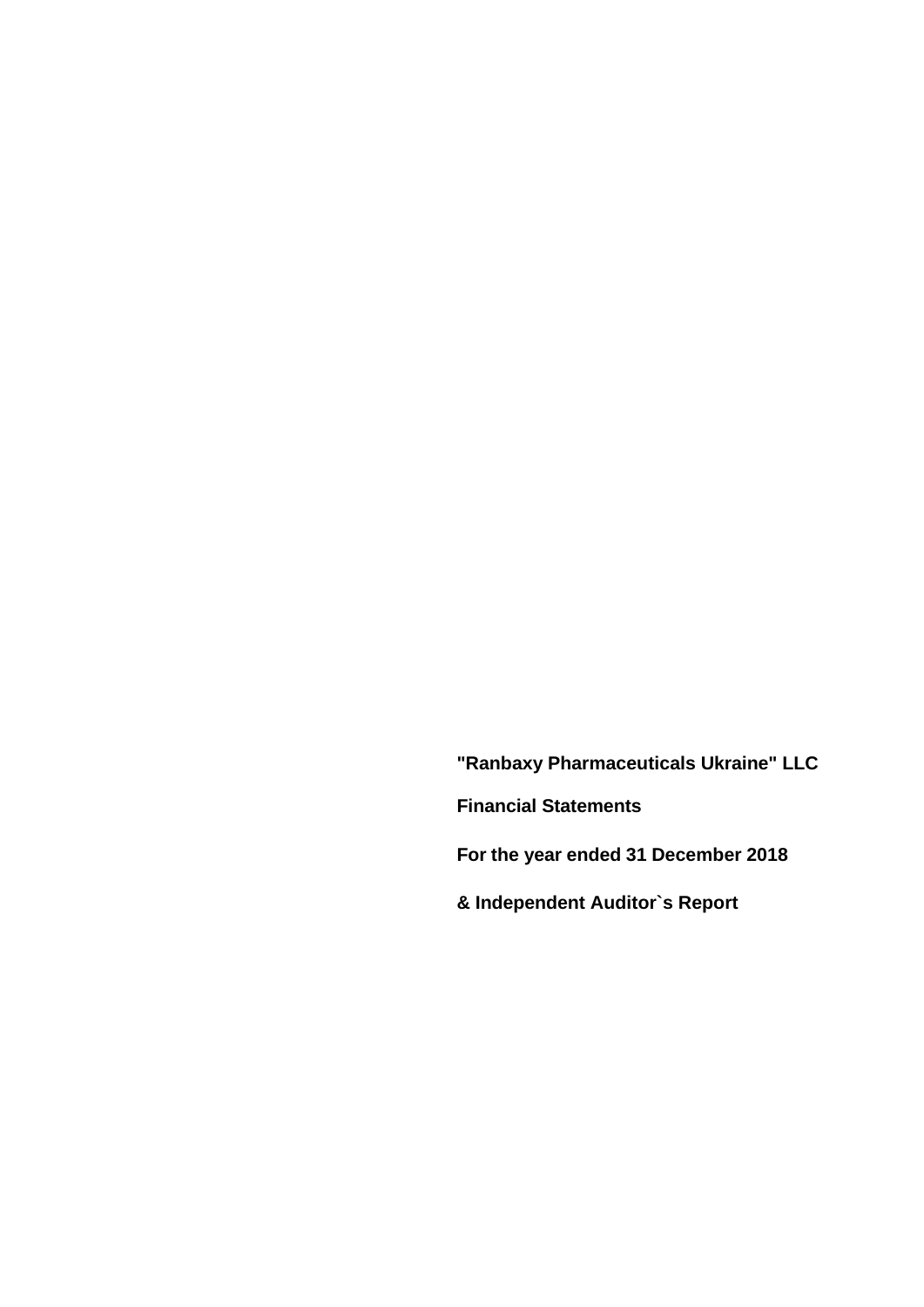# **CONTENTS**

|                 | <b>DIRECTORS' REPORT</b>                 | 3  |
|-----------------|------------------------------------------|----|
|                 | <b>INDEPENDENT AUDITOR'S REPORT</b>      | 4  |
|                 | <b>STATEMENT OF COMPREHENSIVE INCOME</b> | 6  |
|                 | <b>STATEMENT OF FINANCIAL POSITION</b>   | 7  |
|                 | <b>STATEMENT OF CHANGES IN EQUITY</b>    | 8  |
|                 | <b>STATEMENT OF CASH FLOWS</b>           | 9  |
|                 | <b>NOTES TO THE FINANCIAL STATEMENTS</b> | 10 |
| 1.              |                                          |    |
| 2.              |                                          |    |
| 3.              |                                          |    |
| 4.              |                                          |    |
| 5.              |                                          |    |
| 6.              |                                          |    |
| 7.              |                                          |    |
| 8.              |                                          |    |
| 9.              |                                          |    |
| 10.             |                                          |    |
| 11.             |                                          |    |
| 12 <sub>1</sub> |                                          |    |
| 13.             |                                          |    |
| 14.             |                                          |    |
| 15.             |                                          |    |
| 16.             |                                          |    |
| 17.             |                                          |    |
| 18.             |                                          |    |
| 19.             |                                          |    |
| 20.             |                                          |    |
| 21.             |                                          |    |
| 22.             |                                          |    |
| 23.             |                                          |    |
| 24.             |                                          |    |
| 25.             |                                          |    |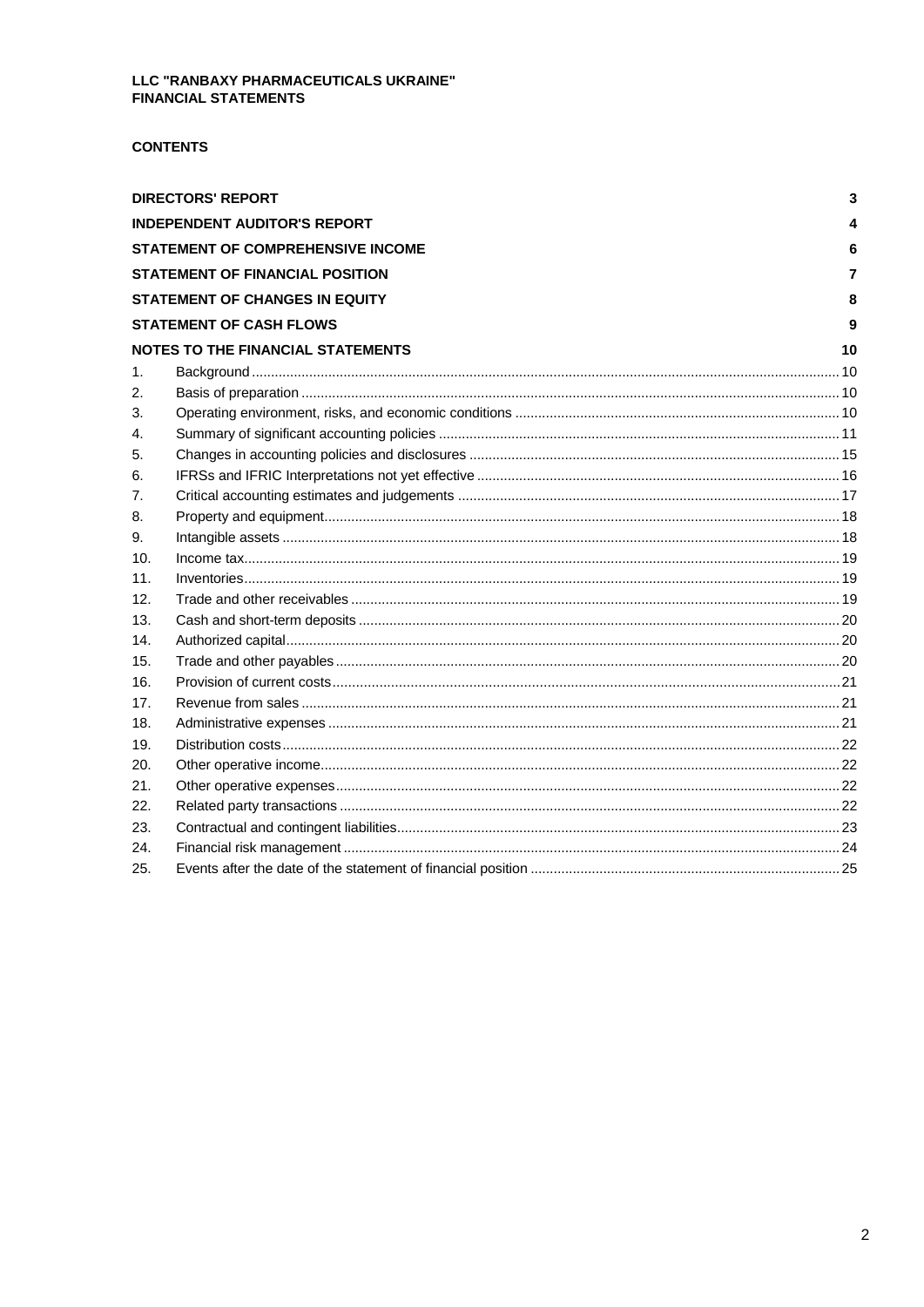## **LLC "RANBAXY PHARMACEUTICALS UKRAINE" DIRECTORS' REPORT For the year ended 31 December 2018**

<span id="page-2-0"></span>The director have pleasure in presenting the report for the year ended 31 December 2018.

### **Review of business and operations**

#### **Main business and operations**

The company is established on 13.06.2012 and engaged in import and trade of pharmaceutical products.

The operating results and state of affairs of the company are fully set out in financial Statements for 2018.

Financial result for the year 2018 is a net profit in amount of UAH 35 340 thousands (2017: net profit UAH 12 715 thousands).

#### **Events after reporting date**

The directors are not aware of any matter or circumstance arising since the end of the financial year.

#### **Authorised and issued share capital**

Authorized share capital as per the Charter is UAH 39 950 thousand. There were no changes in the authorised share capital of the company during the year 2018.

# **Dividends**

No dividends were declared or paid to the shareholders during the year.

#### **Directors**

The director of the company during the year and to the date of this report is following:

| <b>Name</b> | <b>Nationality</b> |
|-------------|--------------------|
| Alok Batra  | India              |

## **Secretary**

The company had no secretary during the year.

## **Holding company**

The holding companies are Sun Pharma (Netherlands) BV 99% and Ranbaxy Holdings (UK) Limited 1%.

## **Auditor in 2018**

"HLB Ukraine" LLC

## **Business address Postal address Registered office**

175, Kharkivske shosse, Kyiv, Ukraine 02121

Financial statements for the year 2018 were approved on 26 February 2019 on behalf of the Company's management:

Alok Batra, Director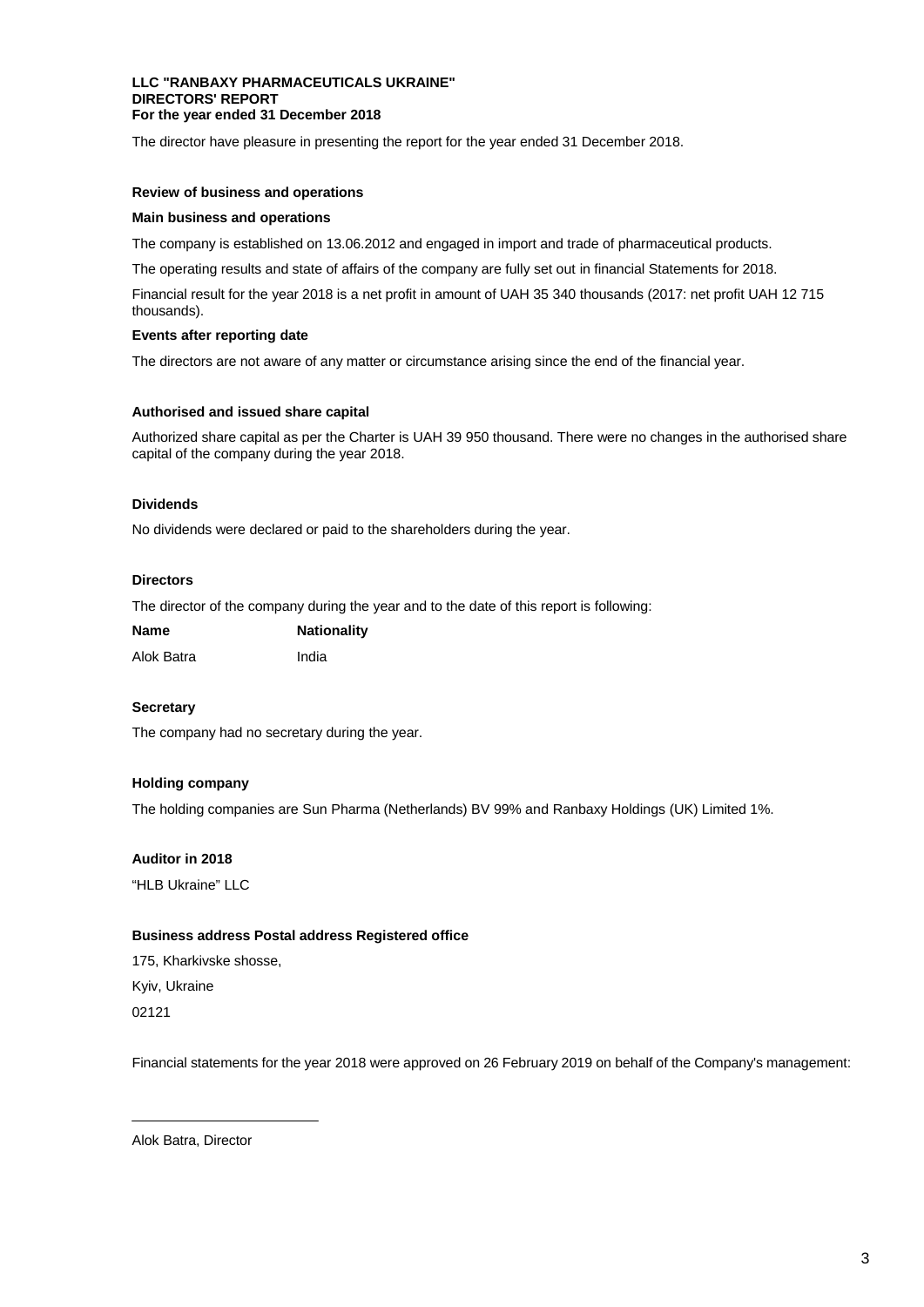

**Audit & Tax Services** 

Ref. No. 43-З/13.03.2019/1335 К.З. as of 13.03.2019

# **INDEPENDENT AUDITOR'S REPORT**

# **To the Owners and Management the Limited Liability Company "Ranbaxy Pharmaceuticals Ukraine"**

# **Opinion**

We have audited financial statements of the "Ranbaxy Pharmaceuticals Ukraine" LLC (further the Company), which comprise the Statement of Financial Position as at 31.12.2018, Statement of Comprehensive Income, Statement of cash flows, and Statement of Changes in Equity for the year then ended, and Notes to the annual financial statements including a summary of significant accounting policies.

In our opinion, the accompanying financial statements present fairly, in all material respects, the financial position of the Company as at December 31, 2018 and its financial performance and its cash flows for the year then ended in accordance with the International Financial Reporting Standards.

# **Basis for Opinion**

We conducted our audit in accordance with International Standards on Auditing (ISAs). Our responsibilities under those standards are further described in the *Auditor's Responsibilities for the Audit of the Financial Statements* section of our report. We are independent of the Company in accordance with the International Ethics Standards Board for Accountants' *Code of Ethics for Professional Accountants* (IESBA Code) and with the ethical requirements that are relevant to our audit of the financial statements in Ukraine, and we have fulfilled our other responsibilities in accordance with these requirements. We believe that the audit evidence we have obtained is sufficient and appropriate to provide a basis for our opinion.

# **Responsibilities of Management and Those Charged with Governance for the Financial Statements**

Management is responsible for the preparation and fair presentation of the financial statements in accordance with the International Financial Reporting Standards and for such internal control as management determines is necessary to enable the preparation of financial statements that are free from material misstatements, whether due to fraud and error.

In preparing the financial statements, management is responsible for assessing the Company's ability to continue as a going concern, disclosing, as applicable, matters related to going concern and using the going concern basis of accounting unless management either intends to liquidate the Company or to cease operations, or has no realistic alternative but to do so. Those charged with governance are responsible for overseeing the Company's financial reporting process.

# **Auditor's Responsibilities for the Audit of the Financial Statements**

Our objectives are to obtain reasonable assurance about whether the financial statements as a whole are free from material misstatement, whether due to fraud or error, and to issue an auditor's report that includes our opinion. Reasonable assurance is a high level of assurance, but is not a guarantee that an audit conducted in accordance with the ISAs will always detect a material misstatement when it exists. Misstatements can arise form fraud or error and are considered material if, individually or in the aggregate, they could reasonably be expected to influence the economic decisions of users taken of the basis of these financial statements.

# **Inspired Around the World**

4www.hlb.com.ua

Україна, Київ 01011, вул. Гусовського 11/11, оф. 3 Тел.: +38 044 222 6010, Моб.: +38 067 465 59 96, +38 067 466 1777, +38 067 401 55 67, E-mail: office@hlb.com.ua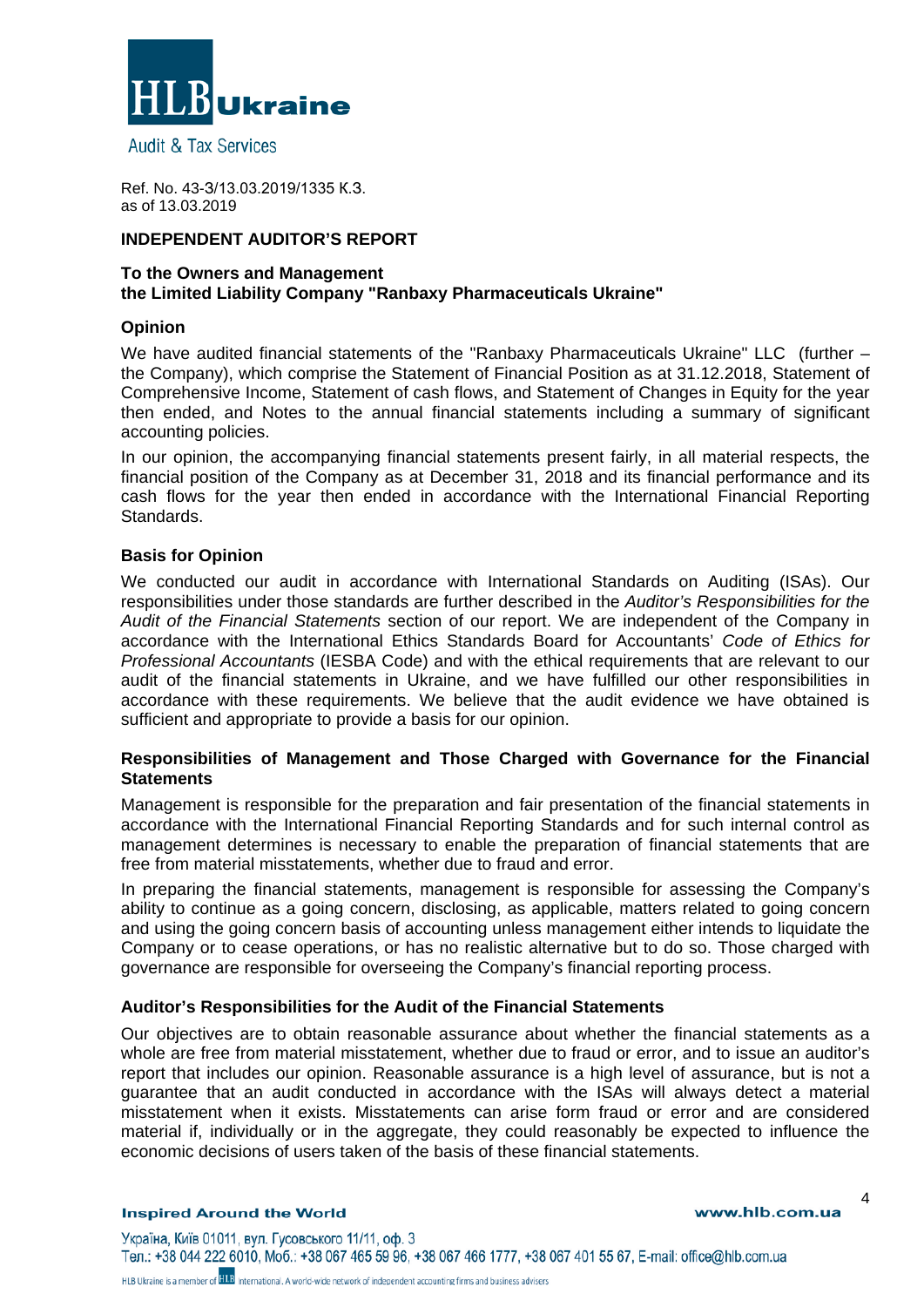As part of an audit in accordance with ISAs, we exercise professional judgment and maintain professional skepticism throughout the audit. We also:

- Identify and assess the risks of material misstatement of the financial statements, whether due to fraud or error, design and perform audit procedures responsive to those risks, and obtain audit evidence that is sufficient and appropriate to provide a basis for our opinion. The risk of not detecting a material misstatement resulting from fraud is higher than for one resulting from error, as fraud may involve collusion, forgery, intentional omissions, misinterpretations, or the override of internal control.
- Obtain an understanding of internal control relevant to the audit in order to design audit procedures that are appropriate in the circumstances, but not for the purpose of expressing an opinion on the effectiveness of the Company's internal control.
- Evaluate the appropriateness of accounting policies used and the reasonableness of accounting estimates and related disclosures made by management.
- Conclude on the appropriateness of management's use of the going concern basis of accounting and, based on the audit evidence obtained, whether a material uncertainty exists related to events or conditions that may cast significant doubt on the Company's ability to continue as a going concern. If we conclude that a material uncertainty exists, we are required to draw attention in our auditor's report to the related disclosures in the financial statements or, if such disclosures are inadequate, to modify our opinion. Our conclusions are based on the audit evidence obtained up to the date of our auditor's report. However, future events or conditions may cause the Company to cease to continue as a going concern.
- Evaluate the overall presentation, structure and content of the financial statements, including the disclosures, and whether the financial statements represent the underlying transactions and events in a manner that achieves fair presentation.

We communicate with those charged with governance regarding, among other matters, the planned scope and timing of the audit and significant audit findings, including any significant deficiencies in internal control that we identify during our audit.

We also provide those charged with governance with a statement that we have complied with relevant ethical requirements regarding independence, and to communicate with them all relationships and other matters that may reasonably be thought to bear on our independence, and where applicable, related safeguards.

The engagement partner on the audit resulting in this independent auditor's report is Kateryna Zolina.

General director **General director**  $\blacksquare$ 

Engagement partner Kateryna Zolina

# **HLB UKRAINE LLC**

11/11 Gusovskogo Street, office 3, Kyiv, Ukraine

March 13, 2019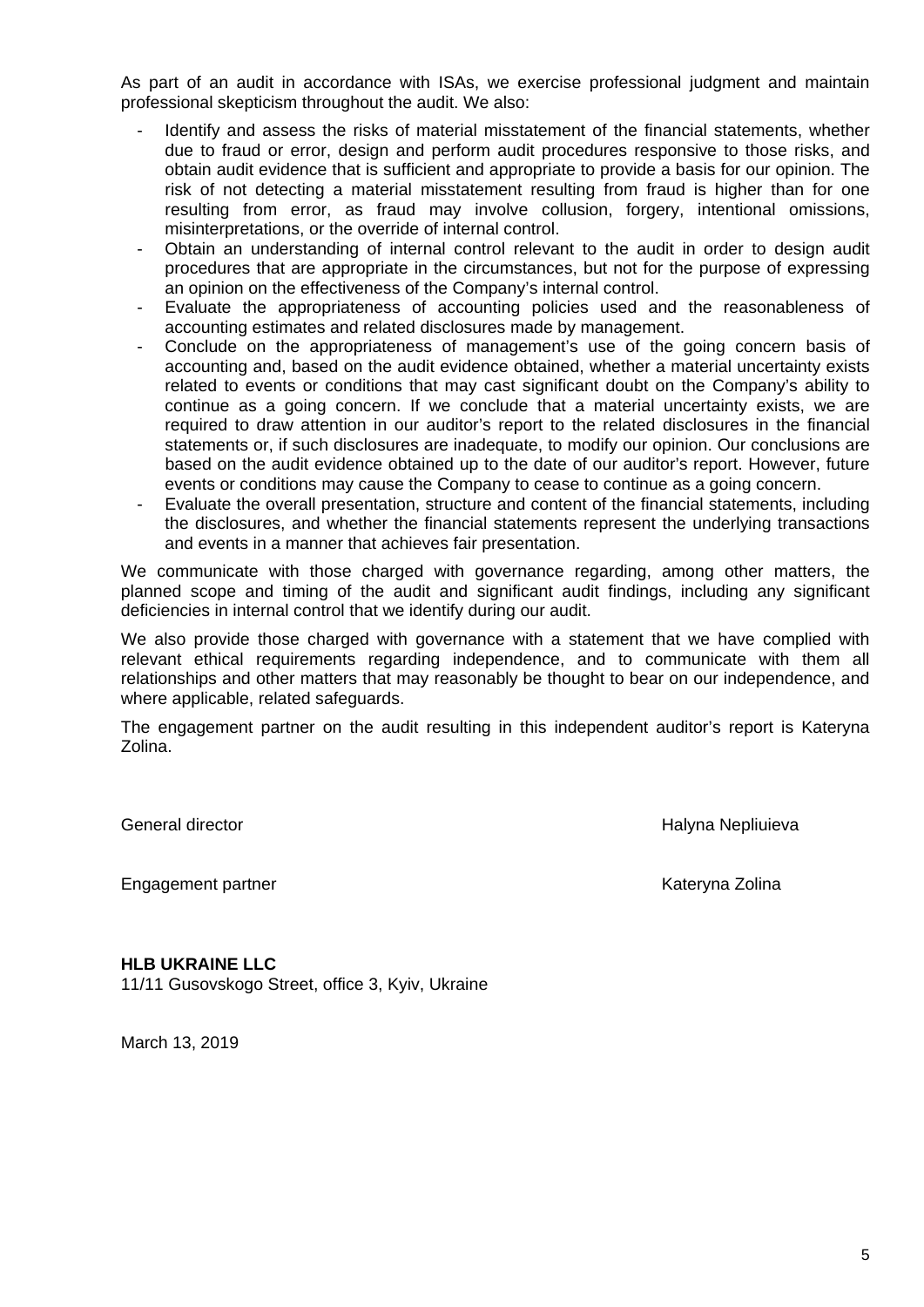## **LLC "RANBAXY PHARMACEUTICALS UKRAINE" STATEMENT OF COMPREHENSIVE INCOME For the year ended 31 December 2018 (in UAH thousand, unless otherwise stated)**

<span id="page-5-0"></span>

|                                                                                   | <b>Notes</b> | 2018      | 2017      |
|-----------------------------------------------------------------------------------|--------------|-----------|-----------|
| Revenue from sales                                                                | 17           | 353 554   | 298 479   |
| Cost of sales                                                                     |              | (166 015) | (165 625) |
| Gross profit                                                                      |              | 187 539   | 132 854   |
| Administrative expenses                                                           | 18           | (24704)   | (26 368)  |
| Distribution costs                                                                | 19           | (118 278) | (106 193) |
| Other operative income                                                            | 20           | 106       | 19848     |
| Other operative expenses                                                          | 21           | (3542)    | (5040)    |
| Finance income                                                                    | 13           | 1996      | 414       |
| Profit/(loss) before tax                                                          |              | 43 117    | 15 515    |
| Income tax expense                                                                | 10           | (7 777)   | (2800)    |
| Profit/(loss) for the year                                                        |              | 35 340    | 12715     |
| Other comprehensive income<br>Other comprehensive income for the year, net of tax |              |           |           |
| Total comprehensive income for the year, net of tax                               |              | 35 340    | 12715     |

*Alok Batra Irina Lipskaya* Director Chief Accountant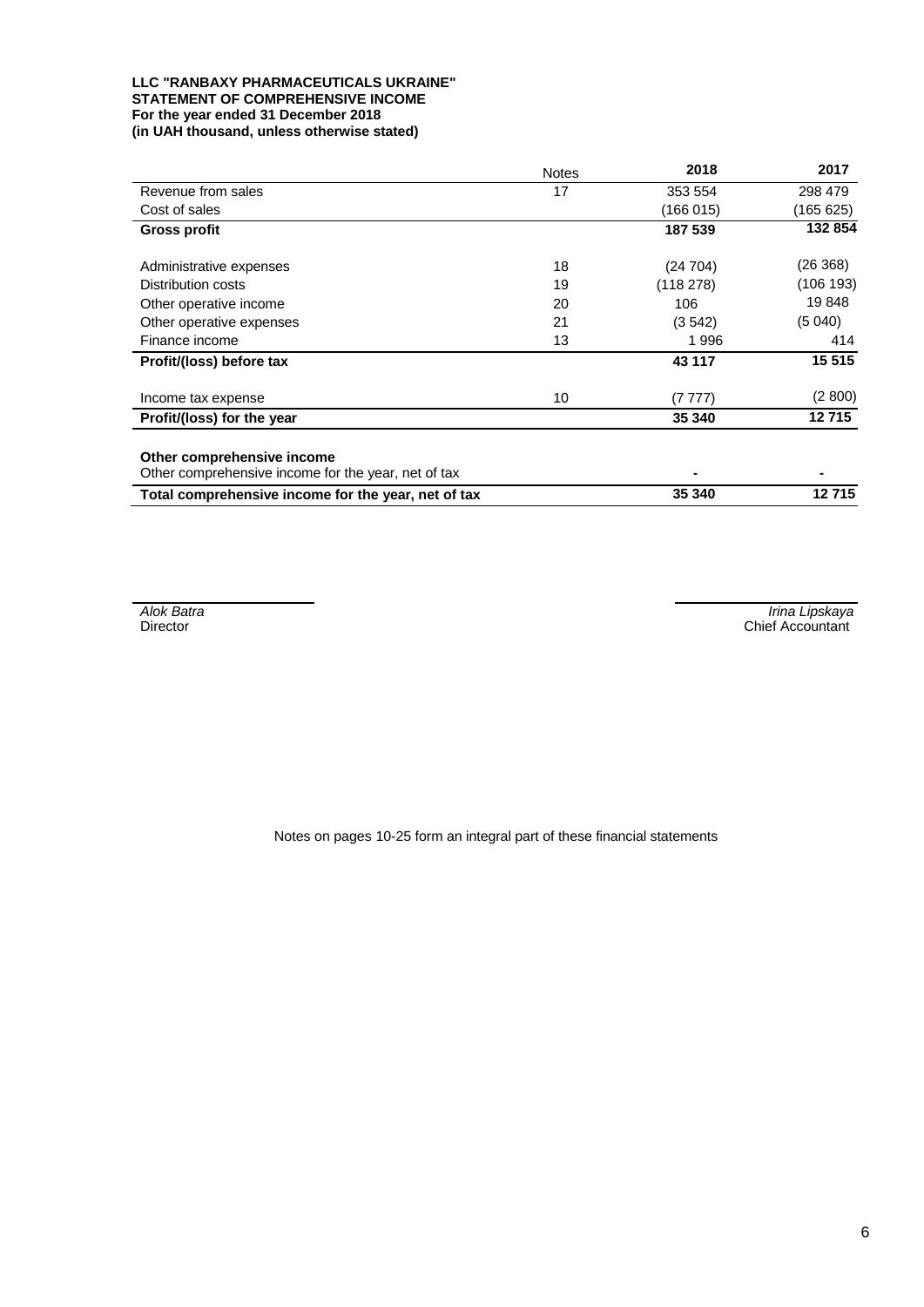# **LLC "RANBAXY PHARMACEUTICALS UKRAINE" STATEMENT OF FINANCIAL POSITION As at 31 December 2018**

<span id="page-6-0"></span>**(in UAH thousand, unless otherwise stated)**

|                                                | <b>Notes</b> | 2018    | 2017    |
|------------------------------------------------|--------------|---------|---------|
| <b>Assets</b>                                  |              |         |         |
| <b>Non-current assets</b>                      |              |         |         |
| Intangible assets                              | 9            | 374     | 488     |
| Property and equipment                         | 8            | 1466    | 769     |
| Long-term receivables                          |              | 1 3 2 9 |         |
| Deferred tax assets                            | 10           | 2 3 3 2 | 1885    |
|                                                |              | 5 5 0 1 | 3 1 4 2 |
| <b>Current assets</b>                          |              |         |         |
| Inventories                                    | 11           | 72 282  | 41 544  |
| Trade and other receivables                    | 12           | 30 689  | 29 673  |
| Cash and short-term deposits                   | 13           | 23727   | 10622   |
|                                                |              | 126 698 | 81839   |
| <b>Total assets</b>                            |              | 132 199 | 84 981  |
| <b>Equity and liabilities</b><br><b>Equity</b> |              |         |         |
| Authorized capital                             | 14           | 39 950  | 39 950  |
| Retained earnings                              |              | 50725   | 15 385  |
| <b>Total equity</b>                            |              | 90 675  | 55 335  |
| <b>Current liabilities</b>                     |              |         |         |
| Trade and other payables                       | 15           | 21 167  | 12 317  |
| Provision of current costs                     | 16           | 18 978  | 16 016  |
| Current liabilities on tax on profit           | 17           | 1 3 7 9 | 1 3 1 3 |
|                                                |              | 41 524  | 29 646  |
| <b>Total liabilities</b>                       |              | 41 524  | 29 646  |
| <b>Total equity and liabilities</b>            |              | 132 199 | 84 981  |

*Alok Batra Irina Lipskaya* Director Chief Accountant Finance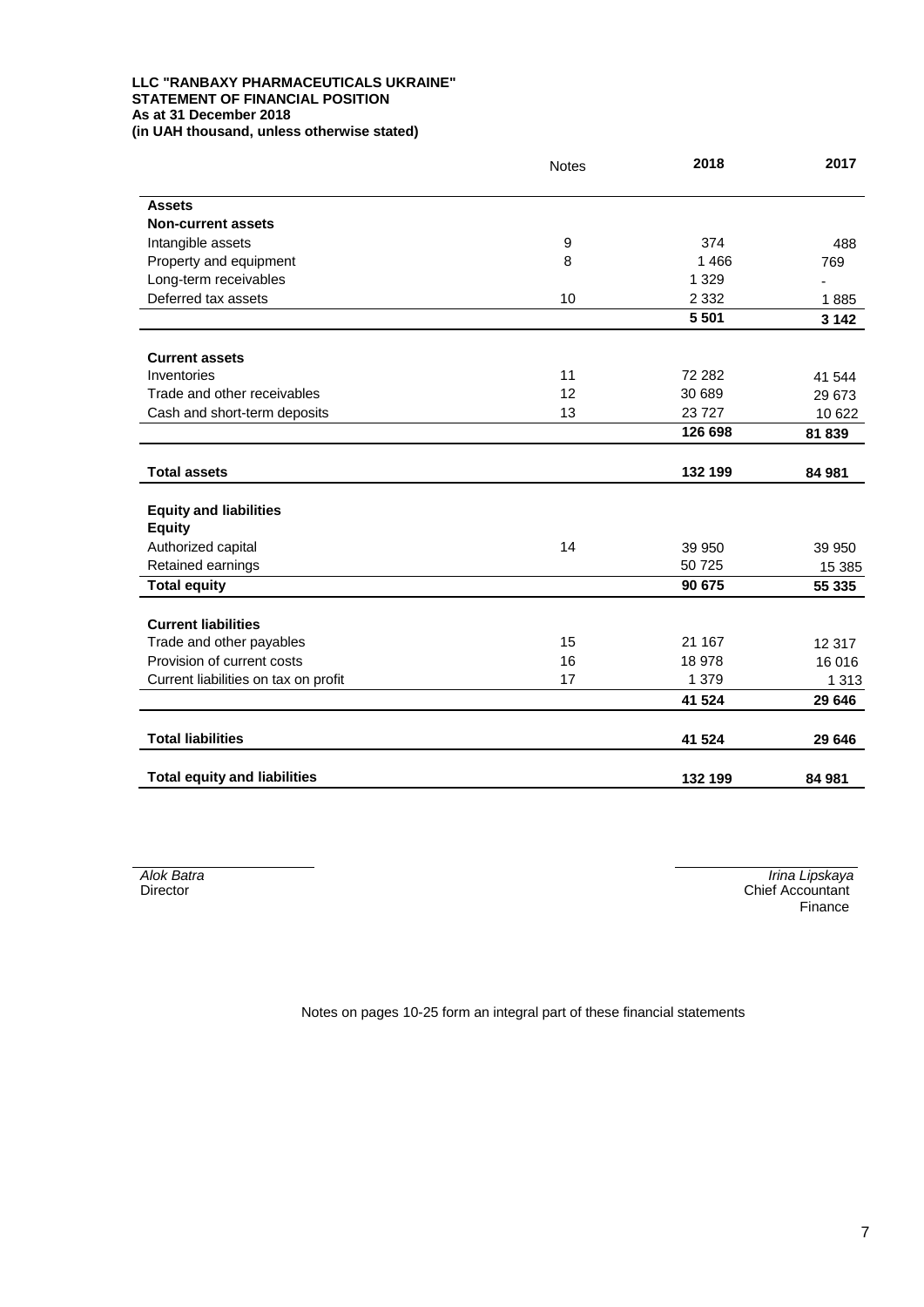## **LLC "RANBAXY PHARMACEUTICALS UKRAINE" STATEMENT OF CHANGES IN EQUITY For the year ended 31 December 2018 (in UAH thousand, unless otherwise stated)**

<span id="page-7-0"></span>

|                            | <b>Authorized</b><br>capital | <b>Retained</b><br>earnings | <b>Total</b> |
|----------------------------|------------------------------|-----------------------------|--------------|
| As at 31 December 2016     | 39 950                       | 2670                        | 42 620       |
| Profit for the year        |                              | 12715                       | 12715        |
| Other comprehensive income | $\overline{a}$               | -                           | -            |
| Total comprehensive income | ۰                            | 12715                       | 12715        |
| As at 31 December 2017     | 39 950                       | 15 3 85                     | 55 335       |
| Profit for the year        |                              | 35 340                      | 35 340       |
| Other comprehensive income | $\overline{a}$               |                             |              |
| Total comprehensive income |                              | 35 340                      | 35 340       |
| As at 31 December 2018     | 39 950                       | 50725                       | 90 675       |

*Alok Batra Irina Lipskaya* Director Chief Accountant Finance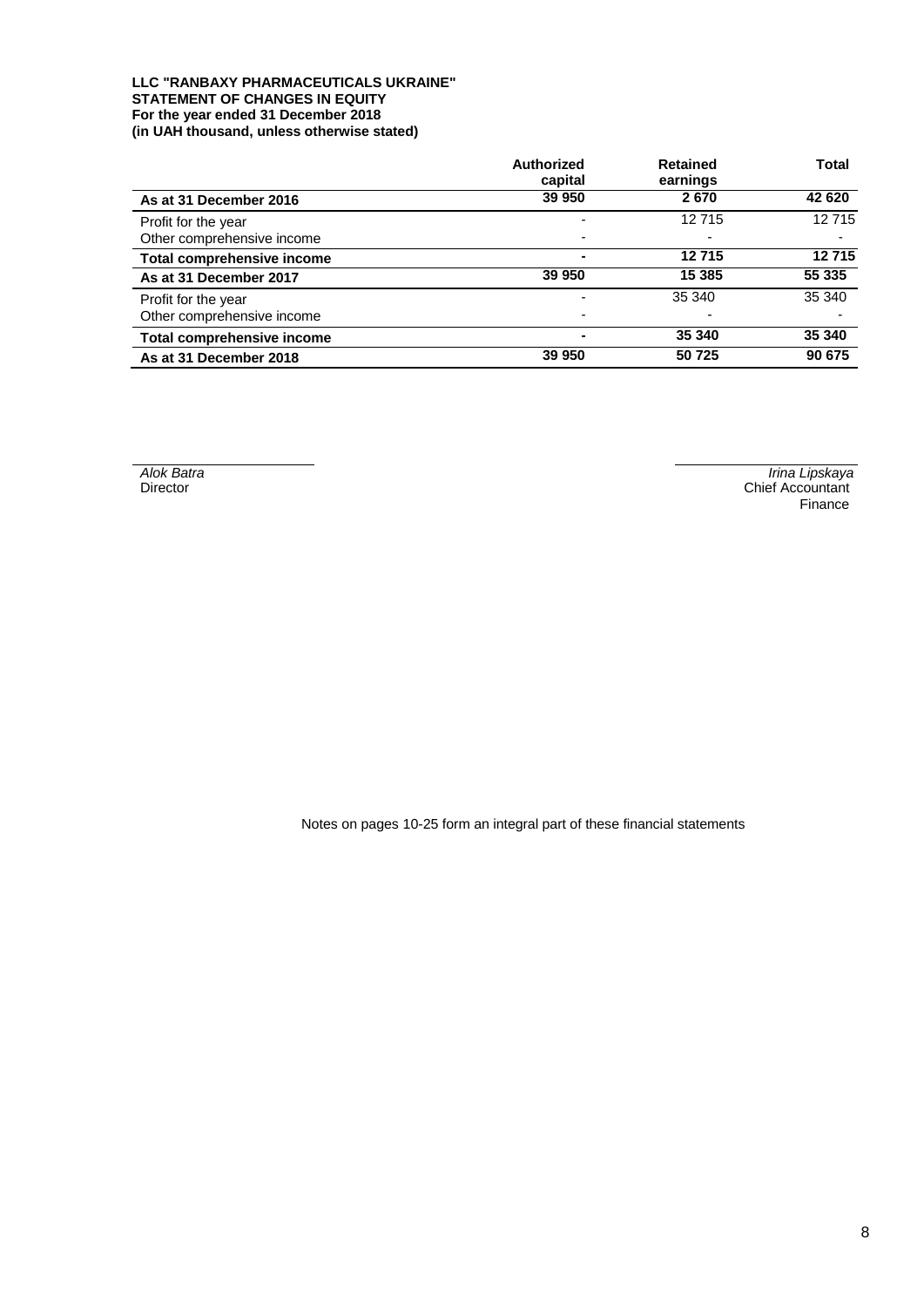## **LLC "RANBAXY PHARMACEUTICALS UKRAINE" STATEMENT OF CASH FLOWS For the year ended 31 December 2018 (in UAH thousand, unless otherwise stated)**

<span id="page-8-0"></span>

|                                                               | <b>Notes</b> | 2018    | 2017     |
|---------------------------------------------------------------|--------------|---------|----------|
| Cash flows from operating activities                          |              |         |          |
| Profit/(loss) before tax                                      |              | 43 117  | 15 515   |
| Adjustments to reconcile profit before tax to net cash flows: |              |         |          |
| Depreciation of property and equipment                        | 8            | 540     | 399      |
| Amortisation of intangible assets                             | 9            | 155     | 146      |
| Write-off payables                                            | 20           |         | (19714)  |
| Other (income)/expenses                                       |              |         | 37       |
| Net foreign exchange differences                              | 21           | 740     | 2973     |
| Working capital adjustments:                                  |              |         |          |
| (Increase)/Decrease in inventories                            |              | (30738) | 34 272   |
| (Increase)/Decrease in trade and other receivables            |              | (2345)  | (16 498) |
| Increase in trade and other payables                          |              | 8 1 1 4 | (17574)  |
| Increase in provision of current costs                        |              | 2962    | 354      |
| Income tax (paid)/refund                                      |              | (8159)  | (1402)   |
| Net cash flows from/(used) in operating activities            |              | 14 386  | (1492)   |
| Cash flows from investing activities                          |              |         |          |
| Purchase of property and equipment                            | 8            | (1240)  | (128)    |
| Purchase of intangible assets                                 | 9            | (41)    | (87)     |
| Net cash flows used in in investing activities                |              | (1281)  | (215)    |
| Cash flows from financing activities                          |              |         |          |
| Net cash flows from/(used) in financing activities            |              |         |          |
|                                                               |              |         |          |
| Net increase/(decrease) in cash and short-term deposits       |              | (13105) | (1707)   |
| Cash and short-term deposits at 1 January                     | 13           | 10 622  | 12 3 29  |
| Cash and short-term deposits at 31 December                   | 13           | 23727   | 10 622   |

*Alok Batra Irina Lipskaya* Director Chief Accountant Finance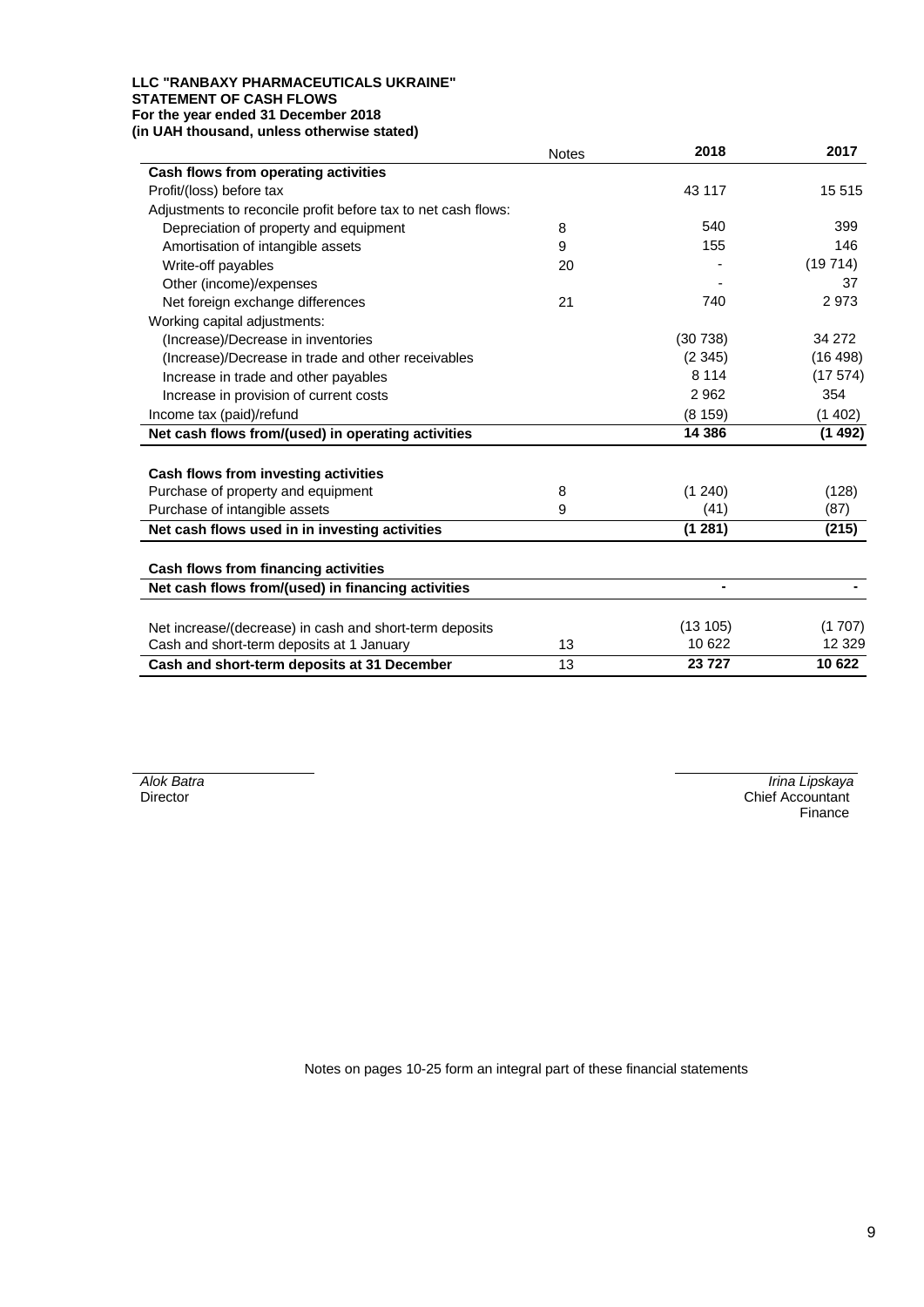## <span id="page-9-0"></span>**1. Background**

Limited Liability Company "Ranbaxy Pharmaceuticals Ukraine" (hereinafter referred to as "the Company") specializes in wholesale of pharmaceutical goods on the territory of Ukraine.

Limited Liability Company "Ranbaxy Pharmaceuticals Ukraine" registered 13 June 2012 under the current legislation of Ukraine.

The controlling party of the Company is Sun Pharmaceutical Industries Limited (hereinafter the "Parent Company"), registered in India and listed on the Bombay Stock Exchange and on the National Stock Exchange of India. No private individual has control over the Company and its Parent Company.

The legal address of the Company: Ukraine, 02121, Kyiv, Kharkivske shosse, 175.

## <span id="page-9-1"></span>**2. Basis of preparation**

## **Statement of compliance**

These financial statements have been prepared in accordance with International Financial Reporting Standards (IFRS) as issued by the International Accounting Standards Board (IASB).

## **Reporting date and reporting period**

The date of the annual financial statements for 2018 is 31 December 2018. Previous reporting period lasted from 1 January 2017 to 31 December 2017.

#### **Functional currency and reporting unit of measurement**

The financial statements are presented in UAH, which is also the Company's functional currency. All financial information presented in Ukrainian hryvnias, rounded to the nearest thousand, unless otherwise indicated.

## **Going Concern**

The financial statements have been prepared on a going concern basis, which envisages the realization of assets and satisfaction of liabilities and commitments in the normal course of business.

## <span id="page-9-2"></span>**3. Operating environment, risks, and economic conditions**

Political crisis – starting from January 2014, Ukraine has been in a political and economic turmoil. Crimea, an autonomous republic of Ukraine, was effectively annexed by the Russian Federation. Ukraine had also suffered from the separatist movements and the collapse of law enforcement in Luhansk and Donetsk regions.

The Ukrainian Hryvnia ("UAH") has devalued against major foreign currencies. The National Bank of Ukraine introduced a range of stabilisation measures aimed at limiting outflow of customer deposits from the banking system, improving liquidity of banks and stabilisation of the exchange rate of UAH against major foreign currencies.

Significant external financing is required to support the economy. Stabilisation of the economic and political situation depends, to a large extent, upon success of the Ukrainian government's efforts, yet further economic and political developments are currently difficult to predict.

Whilst management believes it is taking appropriate measures to support the sustainability of the Company's business in the current circumstances, however, continued and unexpected further deterioration in the areas described above could negatively affect the Company's results and financial position in a manner not currently determinable as of now.

It is also necessary to consider a series of factors which may affect Ukraine's economy in the year 2019, such as the Presidential and Parliamentary elections and the need to repay the government debt to the IMF.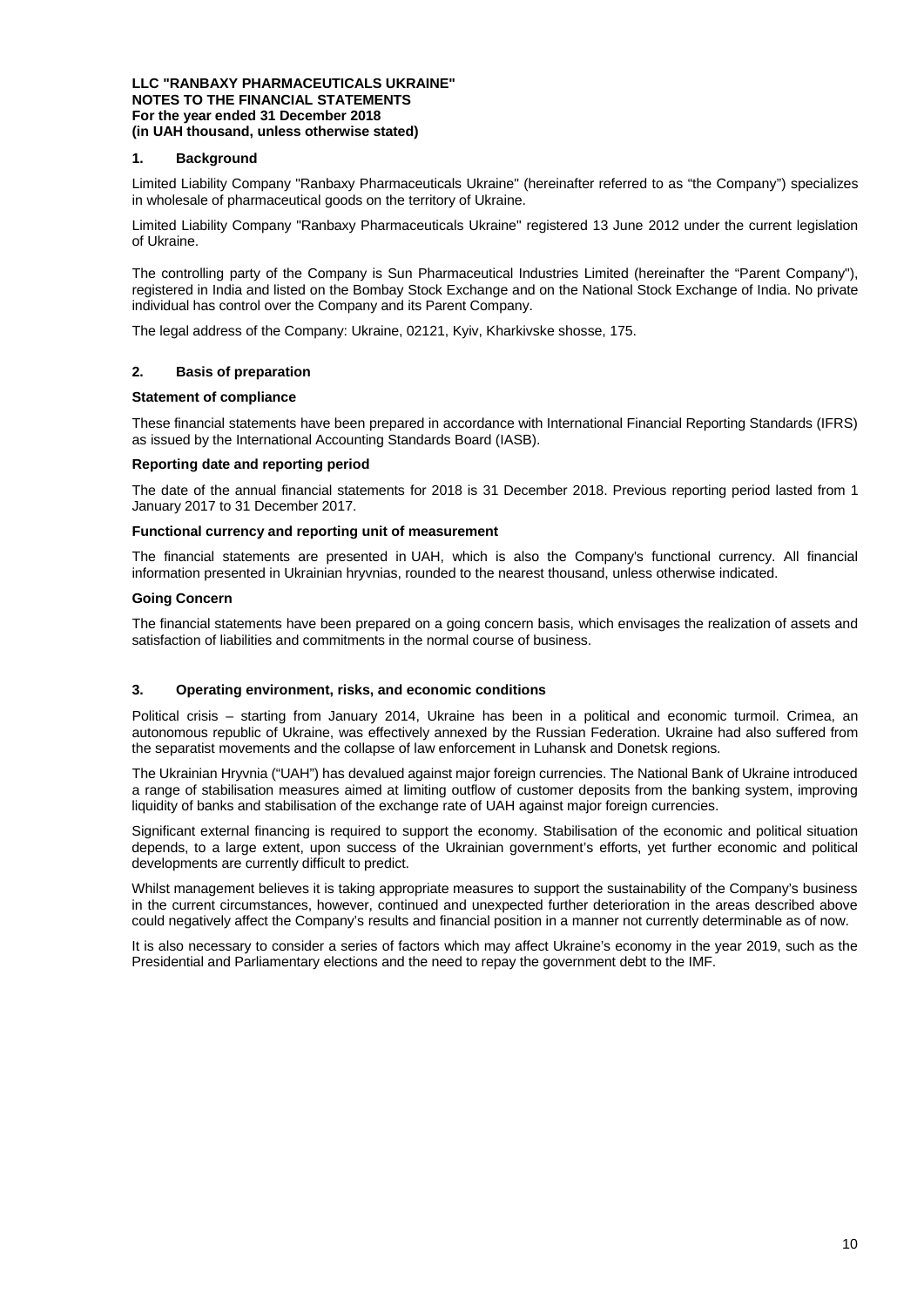## <span id="page-10-0"></span>**4. Summary of significant accounting policies**

## **Property and equipment**

Property and equipment are recognized in the statement of financial position of the Company at historical cost less accumulated depreciation and impairment losses. Cost of property and equipment includes purchase price and any direct attributable costs. For constructed facilities - the cost includes all costs directly related to the construction of the building (materials, wages, depreciation of equipment involved in construction and so on).

Repairs and maintenance expenditures relating to the composition of the period in which such expenses are incurred.

The costs of reconstruction and modernization are capitalized.

Gains (losses) on disposals of property and equipment recorded in profit or loss as they actually incurred.

Capital investments include equipment to establish and advances issued for the purchase of fixed assets are not subject to amortization.

The cost of property and equipment is charged through depreciation over the useful life of the asset. For all of fixed assets, depreciation is calculated using straight-line method.

Company's facilities and equipment are divided as follows:

- Office equipment, furniture and fixtures;
- Vehicles;
- Other fixed assets.

For each item of property established its expected useful life. In some cases, the expected useful life may be shorter than the period of the economic life of an asset because of the nature of asset. Estimation of useful life of the asset is carried out using professional judgment based on experience with similar assets of the Company. The expected useful life on a regular basis (usually annually) inspected and, if necessary, revised.

Depreciation is calculated using the straight-line method to allocate the cost over the assets' estimated useful lives, as follows:

| Group assets                             | Period (years) |  |  |
|------------------------------------------|----------------|--|--|
| Office equipment, furniture and fixtures | $2 - 10$       |  |  |
| Vehicles                                 | 5              |  |  |
| Other fixed assets                       | $2 - 5$        |  |  |

The assets' residual values and useful lives are reviewed, and adjusted if appropriate, at least at each financial yearend in accordance with IAS 8 (IAS 8) "Accounting Policies, Changes in Accounting Estimates and mistakes" Such estimates can have a significant impact on the carrying value of property and equipment and the depreciation during the period.

## **Intangible assets**

Intangible assets are recorded at historical cost less accumulated depreciation and accumulated amounts of possible impairment.

Self-created intangible assets are recognized only when they are created under development (in the sense of IAS 38 "Intangible Assets") and the Company can demonstrate the following:

- The technical feasibility of completion of intangible asset so that it can be used or sold;
- The intention to complete the creation of an intangible asset and use or sell it:
- Is able to use the intangible asset;
- The way in which the intangible asset will generate probable future economic benefits;
- Availability of adequate technical, financial and other resources to complete development, use of the asset.
- The ability to estimate reliably the costs attributable to the intangible asset during its development.

Depreciation is calculated on a straight-line basis over the useful life of the asset. Estimated useful lives of intangible assets is from 2 to 5 years. Intangible assets are tested for impairment at the end of each reporting period. The assessment of indefinite life is reviewed annually to determine whether the indefinite life continues to be supportable. If not, the change in useful life from indefinite to finite is made on a prospective basis. During the reporting period the Company's intangible assets were primary presented by computer software and copyright.

#### **Inventories**

Inventories are measured at the lower of cost and net realizable value. Cost of sales includes only the carrying amount of inventories that were used in the reporting period. The cost is determined based on FIFO method.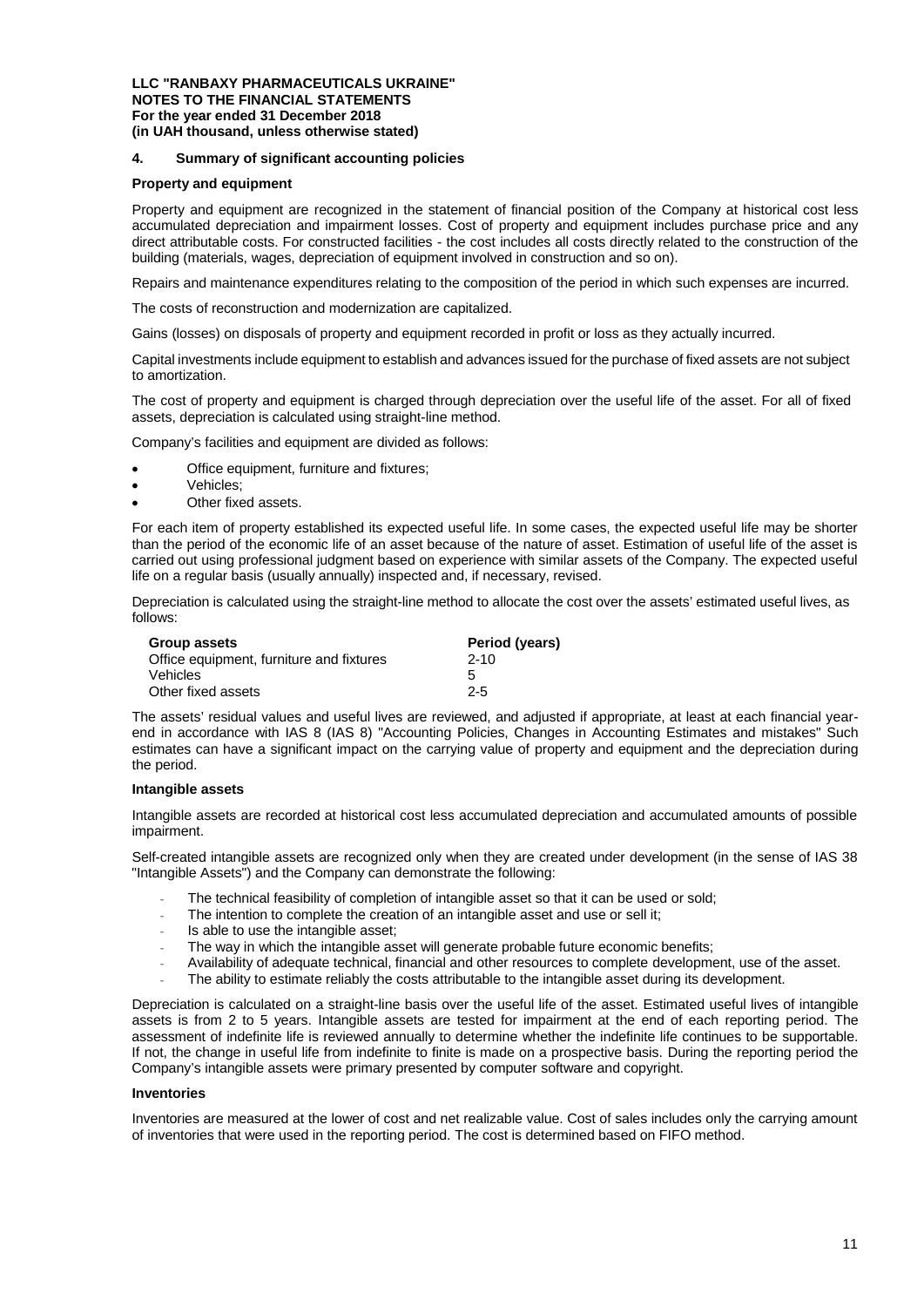## **4. Summary of significant accounting policies (continued)**

## **Financial instruments**

### **Recognition of financial instruments**

Financial assets and financial liabilities of the Company include cash and cash equivalents, accounts receivable and accounts payable, other liabilities and loans.

During the reporting period, Company did not use any financial derivatives, interest rate swaps and forward contracts to reduce the foreign currency or interest rate risks.

The Company recognizes financial assets and financial liabilities in its statement of financial position if they are part of the contractual obligations for financial instruments. Financial assets and liabilities are recognized on the transaction date.

The Company classifies financial assets after initial recognition and, if allowed or appropriate, revises the classification at the end of each financial year.

#### **Loans and receivables**

Loans and receivables are non-derivative financial assets with fixed or determinable payments that are not quoted in an active market. After initial recognition loans and receivables carried at amortized cost using the effective interest method, less provision for expected credit loss. Amortized cost is calculated taking into account discounts or premiums arising on acquisition and includes fees that are an integral part of the effective interest rate and the cost of the transaction. Gains or losses arising from the termination of the asset are in the financial statements, the depreciation and amortization charge recognized in the income statement for the period.

On initial recognition of the loan issued at fair value issued by funds, which are determined using market interest rates for similar instruments if they differ significantly from the interest rate on loans. The loans are measured at amortized cost using the effective interest method. The difference between the fair value of issued capital and the amount of the loan is recognized as interest receivable over the term of the loans. Amortized cost is calculated by taking into account any costs associated with the transaction, and any discount or premium at maturity.

Loans maturing more than twelve months from the date of statement of financial position are included in non-current assets.

Receivables displayed with regard to value added tax (VAT) and initially counted the cost, which will have to pay the debtor. Trade and other receivables are adjusted for the amount of the allowance for impairment. Provision for doubtful debts is created when there is objective evidence that the Company will not be able to collect all debts with regard to initial conditions. If the receivables is uncollectible, it is written off against the allowance for doubtful receivables. Payment of amounts previously written off is recognized as revenue in the period.

#### **Fair value**

The fair values of financial assets and liabilities are estimated using available market information and appropriate valuation techniques. However, to interpret market data to estimate the fair value of the required qualified opinion. Accordingly, the assessment does not necessarily indicate the amount that can be implemented in existing markets. The use of different market assumptions and / or estimation methods could have a significant impact on the estimated fair value.

Fair values of financial assets and liabilities are estimated using a discounted cash flow and other appropriate valuation techniques by the end of the year; it does not indicate the fair value of these instruments at the date of these financial statements. These estimates do not reflect any premium or discount that could result from the simultaneous sale offers a complete package of specific financial instruments of the Company. Fair value estimates are based on judgments regarding anticipated future cash flows, current economic conditions, risks inherent in various financial instruments and other factors.

Fair value is based on existing financial instruments without attempting to estimate the expected value of the futures transaction and the value of assets and liabilities that are not considered financial instruments.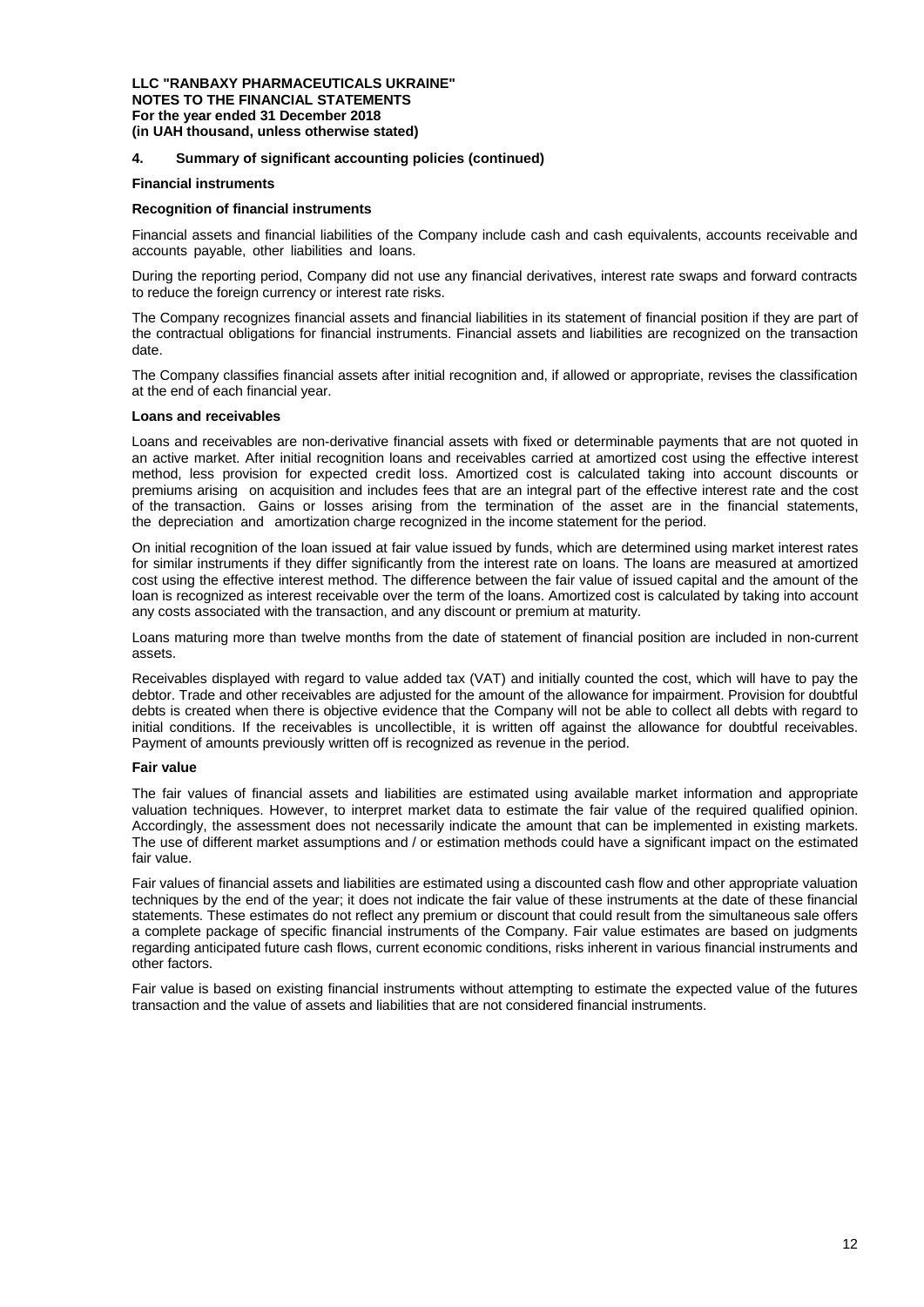## **4. Summary of significant accounting policies (continued)**

### **Provision for impairment of trade and other receivables**

The Company can create the provision for impairment of trade and other receivables based on the evaluation of the Company debt recovery capabilities with specific customers. If a decrease in the creditworthiness of any key customer, or actual losses from default by debtors exceed evaluation of the Company, actual results may differ from these estimates.

If the Company determines that there is no objective confirmation of specific impairment of receivables, regardless of the amount of such receivables included in the category of receivables with similar credit risk characteristics. The aggregate debt of the following categories, in turn, is tested for impairment.

Credit risk characteristics, according to which there is a grouping of receivables related to the estimation of future cash flows generated by such indebtedness in turn depend on the ability of the debtor to repay according to the agreed conditions.

Future cash flows on a group of debtors that are assessed collectively for impairment are determined with contractual cash flows, current economic conditions in general terms the emergence of receivables, the experience of the Company to write-off these debts in the past, the creditworthiness of customers, changes in payment terms and contracts other circumstances which, in the opinion of the Company, may affect the future cash flows from such liability.

Changes in the economy, sectoral specifics or the financial situation of individual clients may result in adjustments to the value of provision for impairment of trade and other receivables recognized in the financial statements.

#### **Cash and cash equivalents**

The structure of funds includes cash in bank accounts and cash on hand. Cash equivalents also include short-term investments that can be readily converted into cash, with a maturity of three months from the date of acquisition, the cost of which is subject to minor fluctuations.

#### **Value added tax**

VAT amounts paid by the Company in the acquisition of goods and services using a tax rate of 7 percent and 20 percent rate, it included the tax credit in general terms.

Revenue, expenses and assets are recognised net of the amount of value added tax ("VAT"), except:

- Where VAT incurred on a purchase of assets or services is not recoverable from the tax authority, in which case VAT is recognised as a part of the cost of acquisition of the asset or as a part of the expense item, as applicable; and
- − When accounts receivable and accounts payable are stated including the amount of VAT.

#### **Equity**

Equity of the Company includes the following elements: capital, unpaid capital and retained earnings.

The authorized capital is the share capital recorded in the charter and registered in the Unified State Register of Enterprises and Organizations of net outstanding amount at the end of the reporting period. Total income includes: accrued income (loss) of current and prior periods and accumulated other comprehensive income.

## **Financial liabilities**

Financial liabilities are divided into 2 categories:

- Financial liabilities accounted for at fair value through profit or loss;
- Financial liabilities carried at amortized cost.

Financial liabilities are revalued through profit or loss

Upon initial recognition, financial liabilities may be classified as fair value through profit or loss if the following criteria are met:

(i) classification in this category eliminates or significantly reduces inconsistencies in treatment that otherwise would arise when assessing the liabilities or recognizing gains or losses on them;

(ii) the liabilities are part of a group of financial liabilities managed and their performance against which they are assessed fair values in accordance with the risk management policy;

(iii) the financial liability contains an embedded derivative that must be separately reflected in the financial statements.

As at the balance sheet date, the Company had no financial obligations that could be classified as fair value through profit or loss.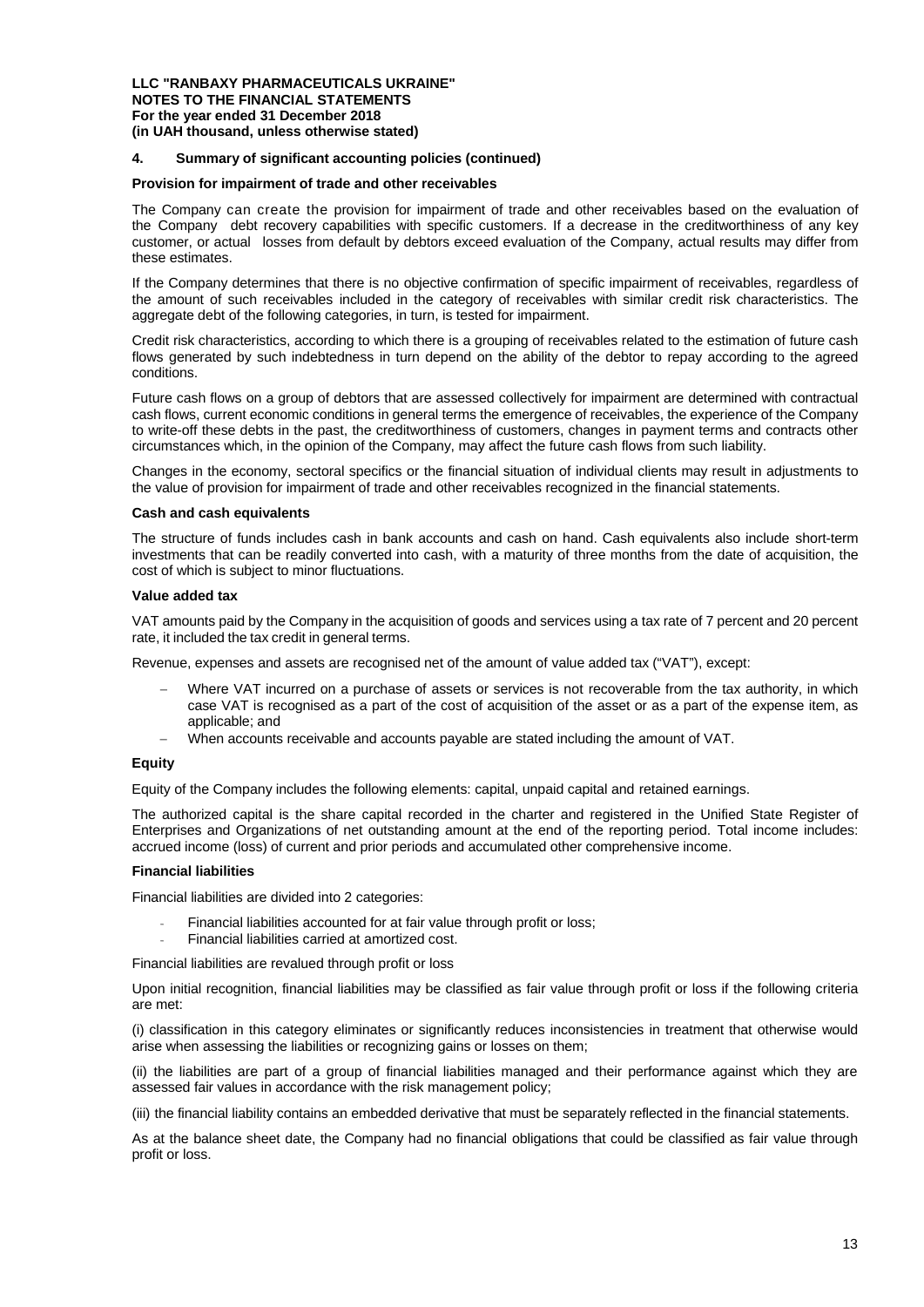## **4. Summary of significant accounting policies (continued)**

### **Accounts Payable**

Payables initially determined and displayed according to the policy regarding financial instruments. Later fixed maturity is measured at amortized cost using the effective interest rate. Amortized cost is calculated by taking into account any costs associated with the transaction, and any discount or premium at maturity.

### **Liabilities for dividends**

The obligation to pay dividends recognized as liabilities in the period in which the dividends are approved by shareholders.

#### **Leases**

Lease, which transfer to the Company substantially all the risks and benefits incidental to ownership of the leased item is to be classified as a finance lease. Other leases are classified as operating leases.

The cost of operating lease is charged evenly over the lease object.

Assets obtained under finance leases are recognized and recorded as fixed assets at lower of: the fair value of the acquisition-date or present discounted value of the minimum lease payments.

#### **Income tax**

Income tax expense represents the sum of current income and deferred taxes.

Current income tax is based on taxable profit for the year. The Company's current income tax is calculated using tax rates that have been enacted or substantively enacted by the end of the reporting period.

Total current tax payable is calculated by the Company on profit before tax, determined by the laws of Ukraine using the tax rate in effect at the balance sheet date and includes adjustments to tax liabilities for previous years.

## **Deferred tax**

Deferred tax is provided using the balance sheet method on amount of temporary differences between the carrying amounts of assets and liabilities used for financial reporting and their value used for tax purposes. The value of deferred tax is determined by the expected manner of realization of assets or the payment of liabilities using tax rates enacted or announced at the balance sheet date. Deferred tax assets and liabilities are offset for financial reporting purposes because they relate to income taxes imposed by the same taxation authority.

Deferred tax assets and liabilities are reviewed at each reporting date and reduced if it is clear that there will be obtained an appropriate profit before tax. Assessment of probability includes judgments based on the expected results of operations. To assess the likelihood of realization of deferred tax assets (liabilities) in the future, various factors including operating results of previous years, the operational plan, expiration of tax loss compensation and tax planning strategies. If actual results differ from estimated or these estimates should be revised in future periods, it can have a negative impact on the financial position, results of operations and cash flows. If the value of the recognition of deferred tax assets in the future should be reduced, this reduction will be recognized in the income statement.

A deferred tax asset is recognized only in amount not exceeding the expected future tax rate on profit before tax, due to which the asset will be realized. The amount of the deferred tax asset is reduced when receiving all the benefits of its implementation is unlikely.

## **Reserves and allowances**

Provisions are recognized when the Company, as a result of a past event, has a legal or constructive obligation for the settlement of which is likely to need an outflow of resources bearing in future economic benefits and which can be estimated with a high degree of reliability.

## **Revenue Recognition**

Revenue is recorded at fair value of the consideration received or receivable expected.

Proceeds from the sale - is the value of output set by customers during the period. Management believes that the assumptions used and judgments underlying the data are reasonable. However, changes in these assumptions may affect the amount recognized in the statements of income.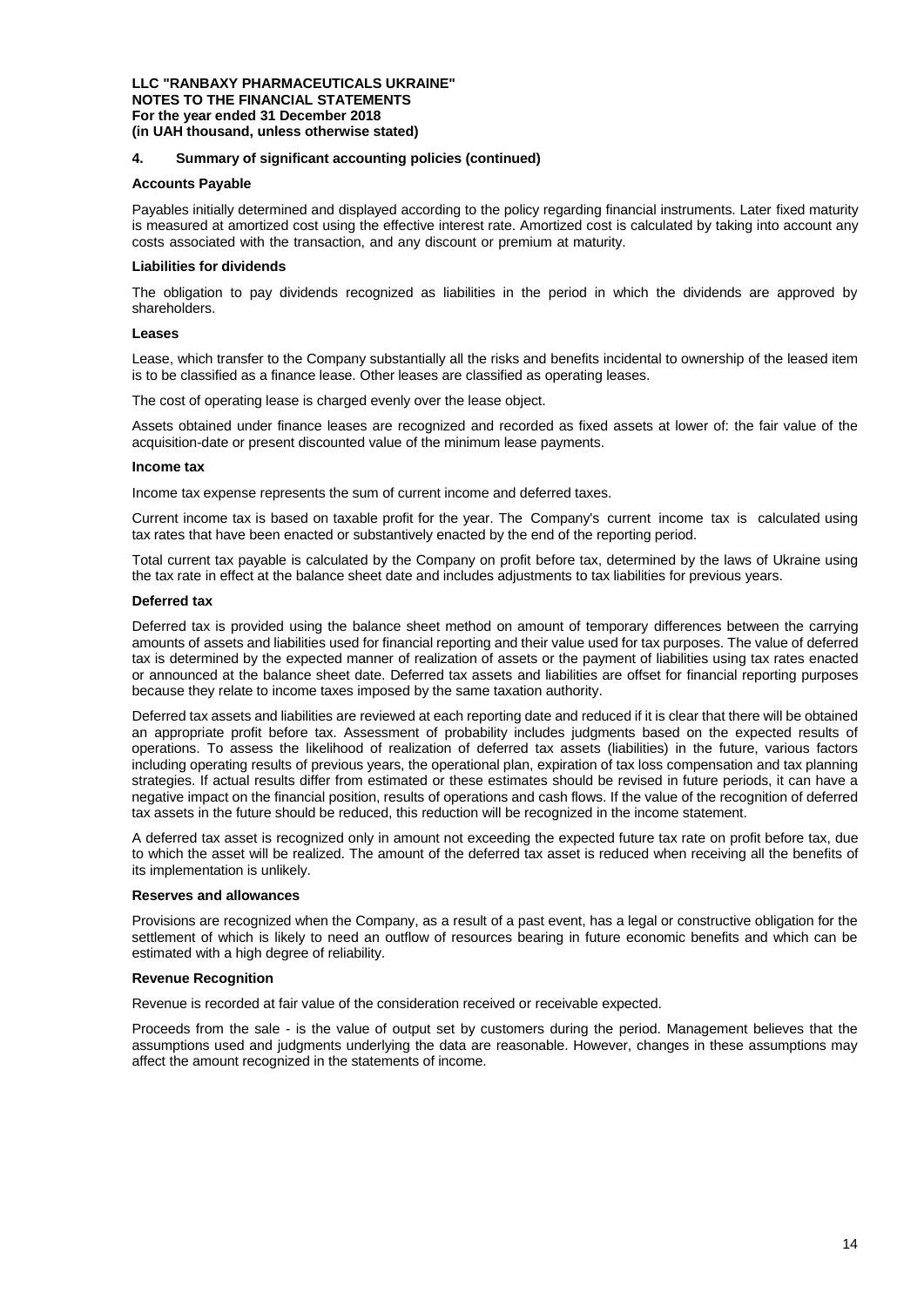# **4. Summary of significant accounting policies (continued)**

Proceeds from sale of tangible assets is shown in the income statement when the significant risks and rewards of ownership of those assets transferred to the buyer, the amount of revenue can be reliably measured, and the likely flow to the enterprise economic benefits associated with the transaction and the costs incurred or to be incurred in the future on this transaction can be reliably determined. The date of the recognition of revenue on such transactions is the date of shipment to buyers of tangible assets, unless otherwise indicated in most contracts.

Revenues for service contracts displayed on the stage of completion of the contract.

Interest income is recognized in the income statement on an accrual basis based on the principal amount and the effective interest rate that discounts estimated future cash inflows over the life of the financial asset to the residual value of the asset.

# <span id="page-14-0"></span>**5. Changes in accounting policies and disclosures**

## **New and amended standards and interpretations, amendments to existing standards**

# **IFRS 15**

Starting from 01.01.2018, IFRS 15 replaces IAS 11 Construction Contracts, IAS 18 Revenue, and the relevant clarifications, and is applied to all items of income, which appears in connection with contracts with buyers, except for cases when contracts belong to the sphere of application of other standards. For accounting of income appearing in connection with contracts with buyers, the new standard stipulates a five-stage model. Under IFRS 15, revenue shall be recognized in the amount reflecting reimbursement, the right for which an entity expects to receive in exchange for provision of goods or services to the buyer. The standard requires that entities apply judgments and consider all relevant facts and circumstances, when applying each stage of the model to contracts with buyers. The standard also contains requirements to accounting of additional expenses for entering contracts and expenses directly related to contract fulfillment.

# **IFRS 9**

Main requirements of IFRS 9:

- *Classification and evaluation of financial assets.*

At primary recognition, financial assets are classified as those further evaluated at amortized value, at fair value through other comprehensive income, and at fair value through profits and losses.

- *Classification and evaluation of financial liabilities.*

Financial liabilities are classified at primary recognition respectively as financial liabilities evaluated at fair value through profit or loss, loans and borrowings, accounts payable. All financial liabilities are primarily recognized at fair value, less (in case of loans, borrowings, and accounts payable) expenses on an agreement, directly related to their issuing or acquisition.

The Company's financial liabilities include trade and other accounts payable, loans and borrowings.

- *Impairment of financial assets*

IFRS 9 requires in determining financial assets impairment to apply the expected credit losses model instead of the model of costs incurred, stipulated by IAS 39. The expected credit losses model requires incorporation of the foreseeable credit losses and their changes at each reporting date, to reflect changes in the credit risk level from the date of recognition of financial assets. In other words, now there is no need to wait for events confirming high credit risk, in order to recognize impairment.

The adoption of new or revised standards did not have any effect on the financial position or performance of the Company and any disclosures in the Company's financial statements.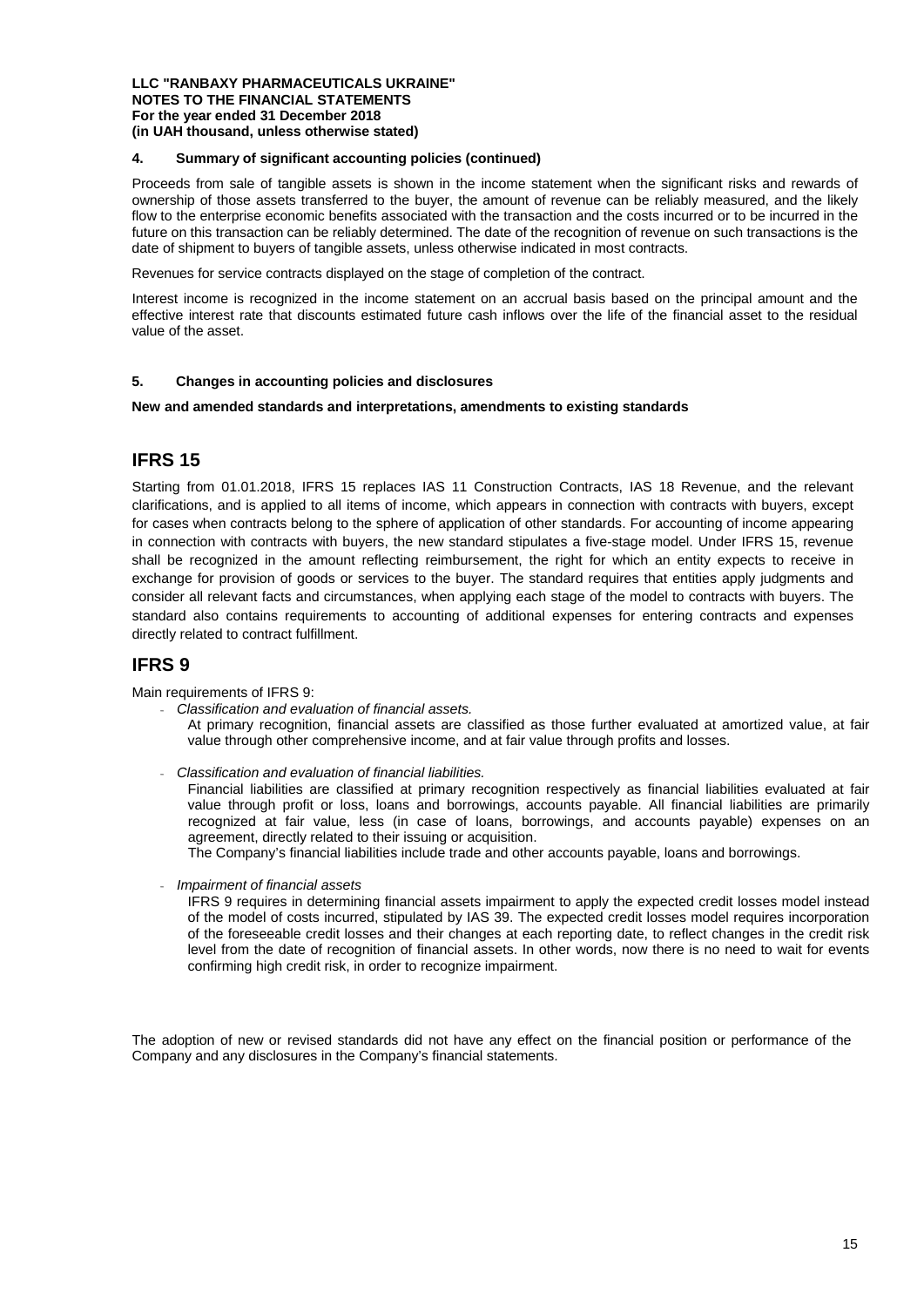## <span id="page-15-0"></span>**6. New standards and interpretations issued but not yet effective**

Standards that were published but not yet effective at the date of issue of the Company's financial statements in accordance with IFRS are described below. This is the list of published standards and interpretations that the Company intends to apply in the future. The Company plans to adopt these standards upon entry into force

## **IFRS 16 Leases**

IFRS 16 replaces regulations on lease, including ІАS 17 Leases, IFRIC 4 Determining Whether an Arrangement Contains a Lease, SІС 15 Operating Leases – Incentives and SІС 27 Evaluating the Substance of Transactions Involving the Legal Form of a Lease.

IFRS 16 implements a uniform model of lease contracts accounting by lessees, which envisages recording them on the lessee's balance sheet. Under this model, the lessee has to recognize an asset in the form of the right for use comprising the right to use a basic asset, and lease liabilities comprising the obligation to make lease payments. Non-mandatory simplifications are envisaged regarding short-term lease and lease of low-value items. The rules for lessors mostly remain the same – lessors continue to classify lease into financial and operating.

The Company started primary evaluation of the possible impact of IFRS 16 application onto its financial statements. The impact of IFRS 16 is expected to be material.

The following new or amended standards are not expected to have a significant impact on the Company's financial statements.

- **Amendments to IFRS 10 and IAS 28 Sale or Contribution of Assets between an Investor and its Associate or Joint Venture** (The amendments consider the contradiction between IFRS 10 and IAS 28 in terms of accounting of loss of control over a subsidiary entity being sold to an associate or joint venture or contributed to them).
- **Amendments to IAS 28 Long-term interests in Associates and Joint Ventures** (The amendments clarify that an entity shall apply IFRS 9 Financial Instruments to long-term investments into associates or joint ventures, to which the method of evaluation of participation in equity is not applied, which is in its essence a part of clean investment into an associate or joint venture (long-term investments).
- **Amendments to IFRS 9 Financial Instruments** (Under IFRS 9, a debt instrument may be evaluated at amortized cost or at fair value, with recognition via other comprehensive income, provided that contractual cashflows are "solely payments of principal and interest" (SPPI criterion) and the instrument is maintained within the framework of the relevant business model for this classification).
- **IAS 12 Income Taxes** (The amendments clarify that tax consequences of income in the form of dividends are more directly related to past transactions or events which caused profit distribution, than to payments to owners. Thus, an entity recognizes the tax consequences of income in the form of dividends within profit or loss, other comprehensive income, or equity, in accordance with how the entity first recognized such past transactions and events).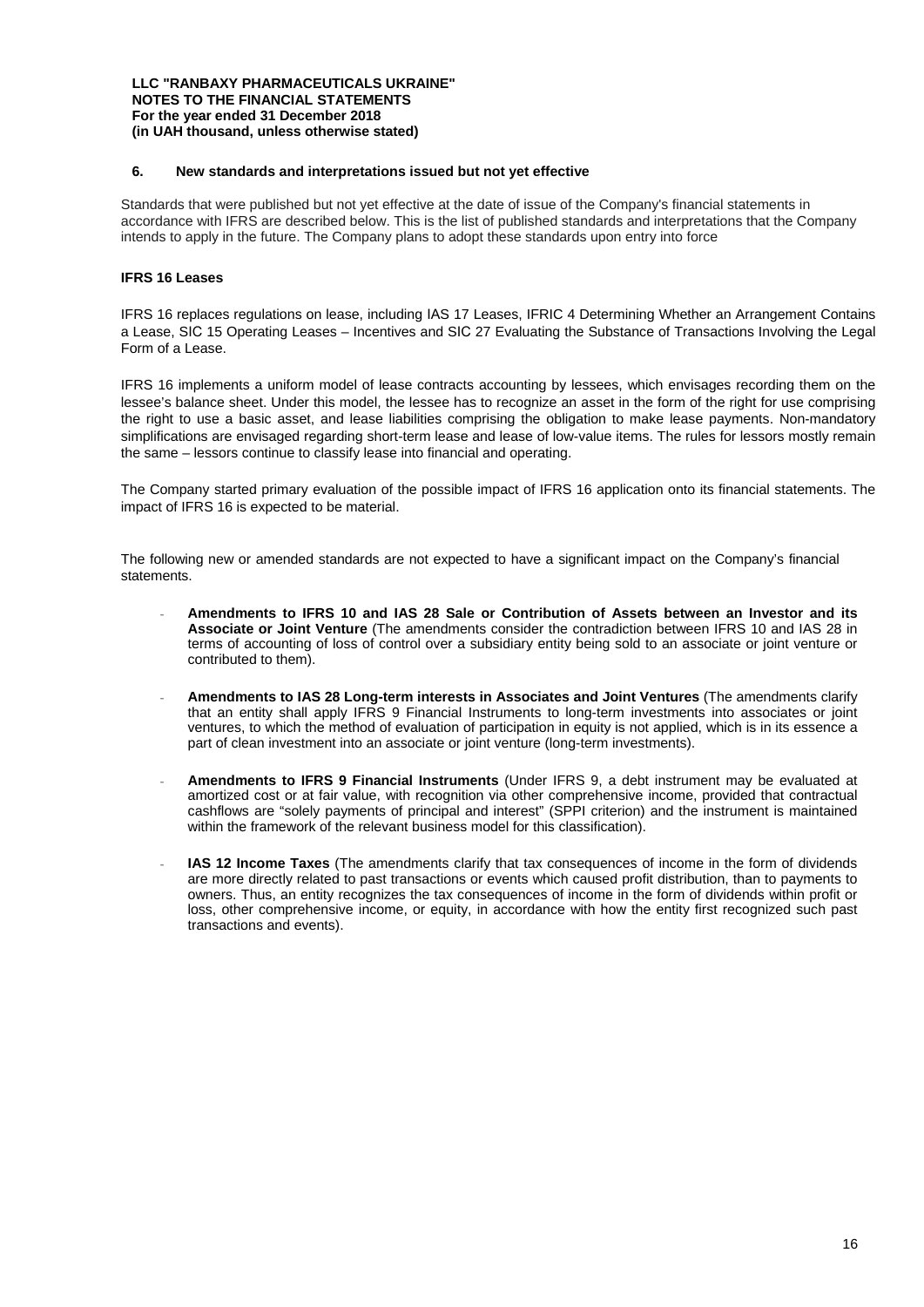## <span id="page-16-0"></span>**7. Critical accounting estimates and judgements**

Estimates and judgements are continually evaluated and are based on historical experience as adjusted for current market conditions and other factors, including expectations of future events that are believed to be reasonable under the circumstances.

The key assumptions concerning the future and other key sources of estimation uncertainty at the reporting date, that have a significant risk of causing a material adjustment to the carrying amounts of assets and liabilities within the next financial vear, are described below. The Company based its assumptions and estimates on parameters available when the financial statements were prepared. Existing circumstances and assumptions about future developments, however, may change due to market changes or circumstances arising beyond the control of the Company. Such changes are reflected in the assumptions when they occur.

## **Operating lease commitments**

The Company has entered into leases over properties and motor vehicles. As management has determined that the Company has not obtained substantially all the risks and rewards of ownership of the properties and motor vehicles, the leases have been classified as operating leases and accounted for accordingly.

## **The Useful lives of fixed assets and intangible assets**

Depreciation or amortization on fixed and intangible assets, accrued over the term of their useful lives. The useful life of an asset is an estimate of how long the asset will be used.

Useful lives of depreciation of property and equipment are reviewed at end of each financial year and adjusted prospectively, if appropriate. As for durable assets, changes in estimates could lead to significant changes in book value.

## **Impairment of trade and other receivables**

The provision policy for impairment of trade and other receivables of the Company is based on the ongoing evaluation of the collectability, aged analysis of the outstanding receivables and management's judgement. A considerable amount of judgement is required in assessing the ultimate realisation of these receivables, including creditworthiness and the past collection history of each customer. If the financial conditions of the customers of the Company were to deteriorate, resulting in an impairment of their ability to make payments, additional allowances may be required.

## **Deferred tax assets and liabilities**

The factors used to assess the likelihood of realization deferred tax assets (liabilities) in the future include operating results of previous years, the operational plan, expiration of tax loss compensation and tax planning strategies. If actual results differ from estimated results or if the Company adjusts these assumptions, it may have a negative impact on the financial position, results of operations and cash flows. If the value of the recognition of deferred tax assets in the future should be reduced, this reduction will be recognized in the statement of comprehensive income.

The Company recognised deferred tax assets in as at 31 December 2018 for Provision for VAT tax credit loss in amount UAH 1 380 thousands and for other provisions in amount of UAH 952 thousands that it is expected to be used to reduce the taxable profit (as at 31 December 2017: UAH 1 380 thousands and UAH 505 thousands accordingly).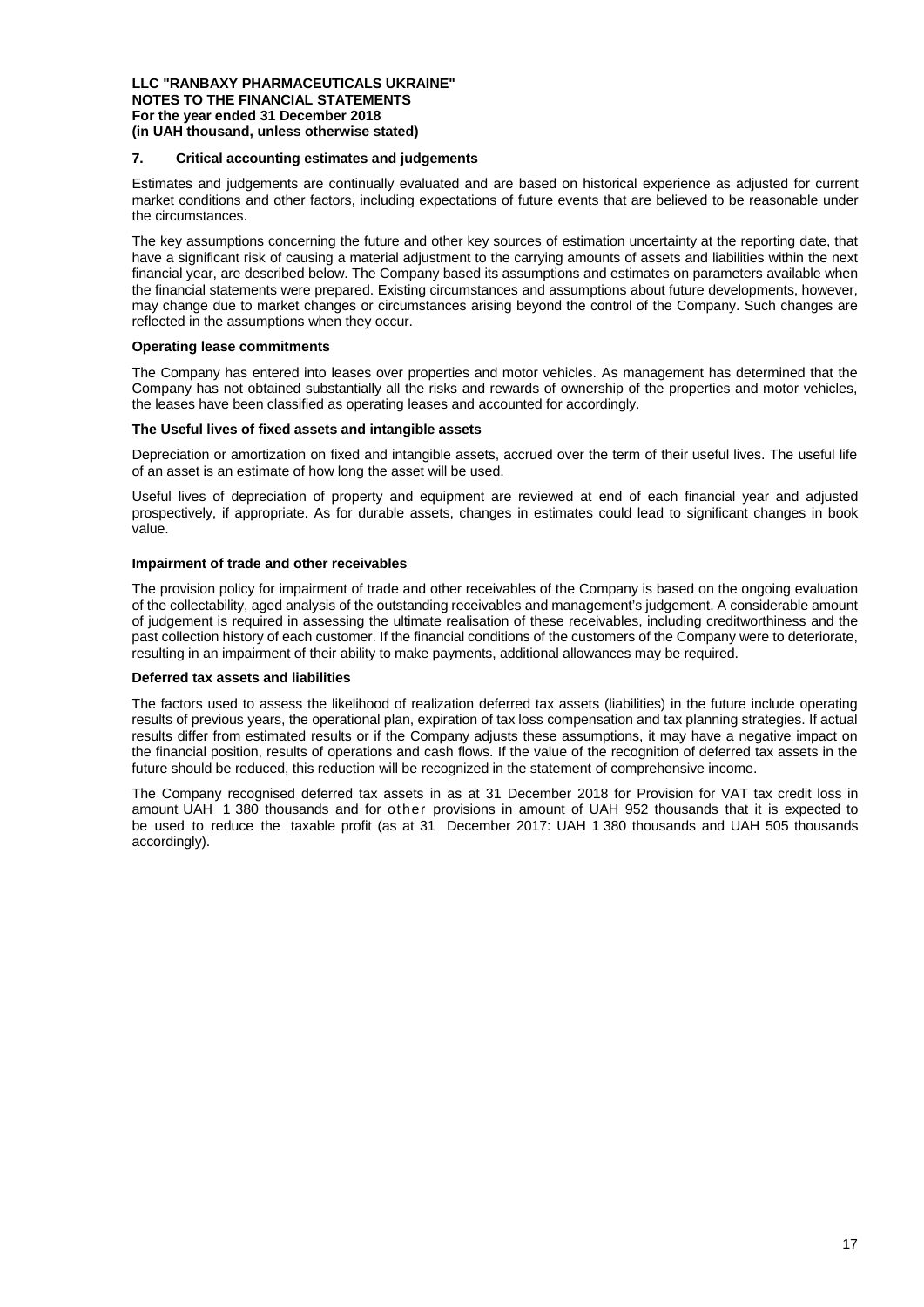# <span id="page-17-0"></span>**8. Property and equipment**

|                                  | Office<br>equipment,<br>furniture and<br>fixtures | <b>Vehicles</b> | Other          | Total   |
|----------------------------------|---------------------------------------------------|-----------------|----------------|---------|
| <b>Historical cost</b>           |                                                   |                 |                |         |
| As at 31 December 2016           | 1806                                              | 170             | 54             | 2030    |
| Additions                        | 125                                               |                 | 3              | 128     |
| <b>Disposals</b>                 | (34)                                              | (52)            |                | (86)    |
| As at 31 December 2017           | 1897                                              | 118             | 57             | 2072    |
| Additions                        | 1 2 2 3                                           |                 | 17             | 1 2 4 0 |
| <b>Disposals</b>                 | (23)                                              |                 | (1)            | (24)    |
| As at 31 December 2018           | 3 0 9 7                                           | 118             | 73             | 3 2 8 8 |
| <b>Depreciation</b>              |                                                   |                 |                |         |
| As at 31 December 2016           | (864)                                             | (32)            | (54)           | (950)   |
| Depreciation charge for the year | (367)                                             | (30)            | (3)            | (400)   |
| <b>Disposals</b>                 | 19                                                | 27              |                | 46      |
| As at 31 December 2017           | (1212)                                            | (35)            | (57)           | (1304)  |
| Depreciation charge for the year | (501)                                             | (24)            | (17)           | (542)   |
| Disposals                        | 23                                                |                 |                | 24      |
| As at 31 December 2018           | (1690)                                            | (59)            | (73)           | (1822)  |
| Net book value                   |                                                   |                 |                |         |
| As at 31 December 2018           | 1 407                                             | 59              | $\blacksquare$ | 1466    |
| As at 31 December 2017           | 685                                               | 84              | Ξ.             | 769     |
| As at 31 December 2016           | 942                                               | 138             | Ξ.             | 1 0 8 0 |

# <span id="page-17-1"></span>**9. Intangible assets**

|                                  | <b>Patent and trademark</b> | <b>Computer software</b> | Total |
|----------------------------------|-----------------------------|--------------------------|-------|
| Cost                             |                             |                          |       |
| As at 31 December 2016           | 387                         | 406                      | 793   |
| Additions                        | 72                          | 15                       | 294   |
| As at 31 December 2017           | 459                         | 421                      | 880   |
| <b>Additions</b>                 | 8                           | 33                       | 41    |
| As at 31 December 2018           | 467                         | 454                      | 921   |
| Amortisation                     |                             |                          |       |
| As at 31 December 2016           | (84)                        | (162)                    | (246) |
| Amortisation charge for the year | (52)                        | (94)                     | (146) |
| As at 31 December 2017           | (136)                       | (256)                    | (392) |
| Amortisation charge for the year | (69)                        | (86)                     | (155) |
| As at 31 December 2018           | (205)                       | (342)                    | (547) |
| Net book value                   |                             |                          |       |
| As at 31 December 2018           | 262                         | 112                      | 374   |
| As at 31 December 2017           | 323                         | 165                      | 488   |
| As at 31 December 2016           | 303                         | 244                      | 547   |

All of the Company's intangible assets are with definite useful lives.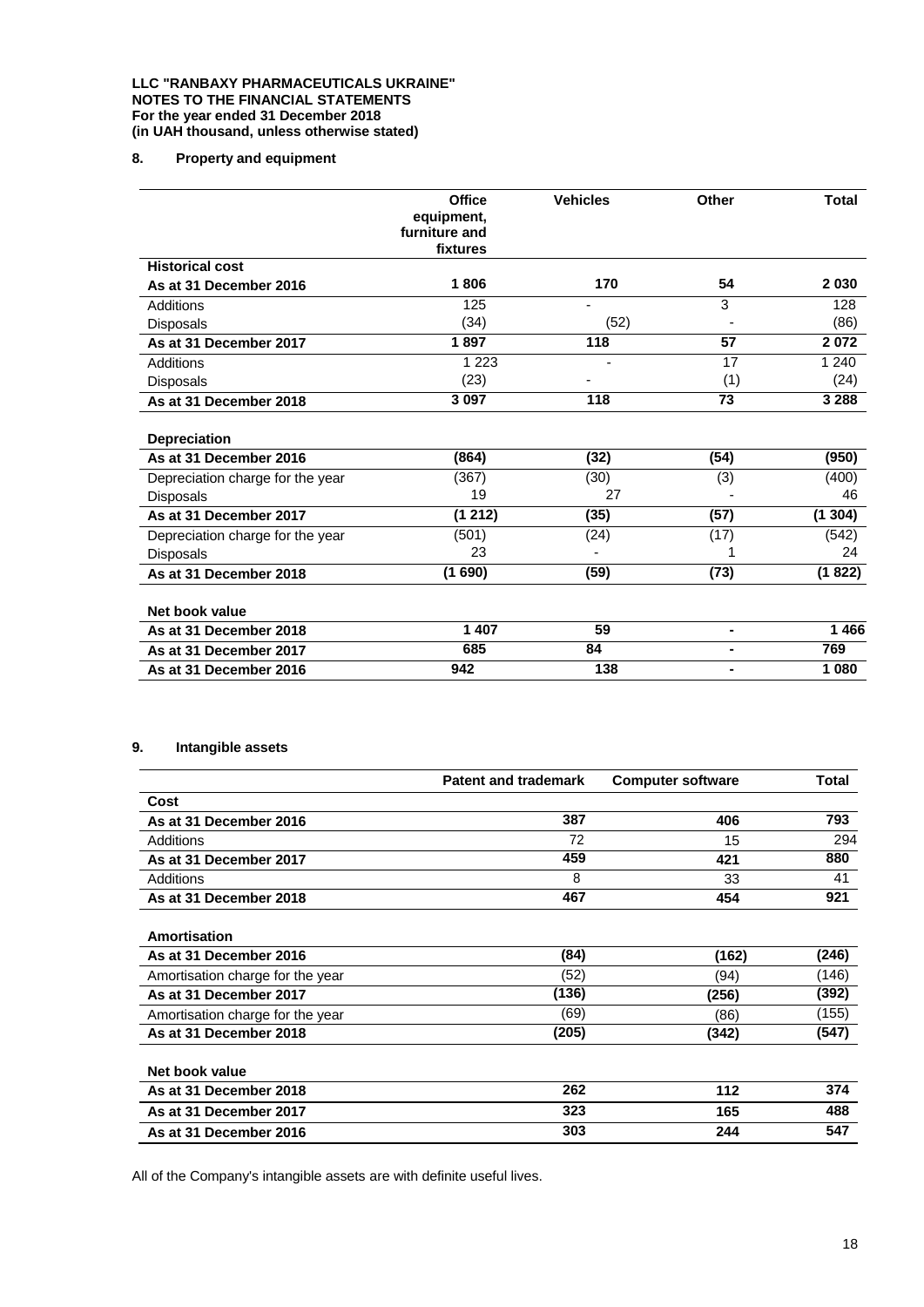# <span id="page-18-0"></span>**10. Income tax**

Income tax expense consist from the following:

|                                                               | 2018   | 2017   |
|---------------------------------------------------------------|--------|--------|
| <b>Current income tax:</b>                                    |        |        |
| Current income tax charge                                     | (8225) | (2761) |
| Deferred tax:                                                 |        |        |
| Relating to origination and reversal of temporary differences | 447    | (39)   |
| Total                                                         | (7777) | (2800) |

The income tax expense for the year can be reconciled to the accounting profit as follows:

| 2018   | 2017    |
|--------|---------|
| 43 117 | 15 515  |
| (7761) | (2793)  |
|        |         |
|        |         |
| (16)   | (7)     |
| (7777) | (2 800) |
|        |         |

# Movement in deferred tax balances

|                                          | 31<br><b>December</b><br>2018 | <b>Recognised</b><br>in profit or<br>loss | 31<br><b>December</b><br>2017 | Recognised<br>in profit or<br>loss | 01 January<br>2017 |
|------------------------------------------|-------------------------------|-------------------------------------------|-------------------------------|------------------------------------|--------------------|
| Inventories                              | 29                            | 22                                        |                               | (59)                               | 66                 |
| Provision for uninvoiced<br>expenditures | 923                           | 425                                       | 498                           | 20                                 | 478                |
| Provision for VAT tax credit loss        | 1 380                         | $\overline{\phantom{0}}$                  | 1 380                         | $\overline{\phantom{0}}$           | 1 380              |
| Net deferred tax<br>asset/(liability)    | 2 3 3 2                       | 447                                       | 1885                          | (39)                               | 1924               |

## <span id="page-18-1"></span>**11. Inventories**

|                  | 2018   | 2017    |
|------------------|--------|---------|
| Goods in stock   | 58 633 | 26 092  |
| Goods in transit | 13 596 | 15 3 98 |
| Fuel             | 53     | 54      |
| <b>Total</b>     | 72 282 | 41 544  |

# <span id="page-18-2"></span>**12. Trade and other receivables**

|                                               | 2018    | 2017    |
|-----------------------------------------------|---------|---------|
|                                               |         |         |
| Trade receivables                             | 19618   | 18749   |
| Accounts receivable with budget (VAT)         | 8858    | 7430    |
| Accounts receivable with budget (other taxes) | 245     | 175     |
| Deferred expenses                             | 265     | 237     |
| Receivables for advances paid                 | 3 0 3 2 | 3 0 8 2 |
| <b>Total</b>                                  | 32 018  | 29 673  |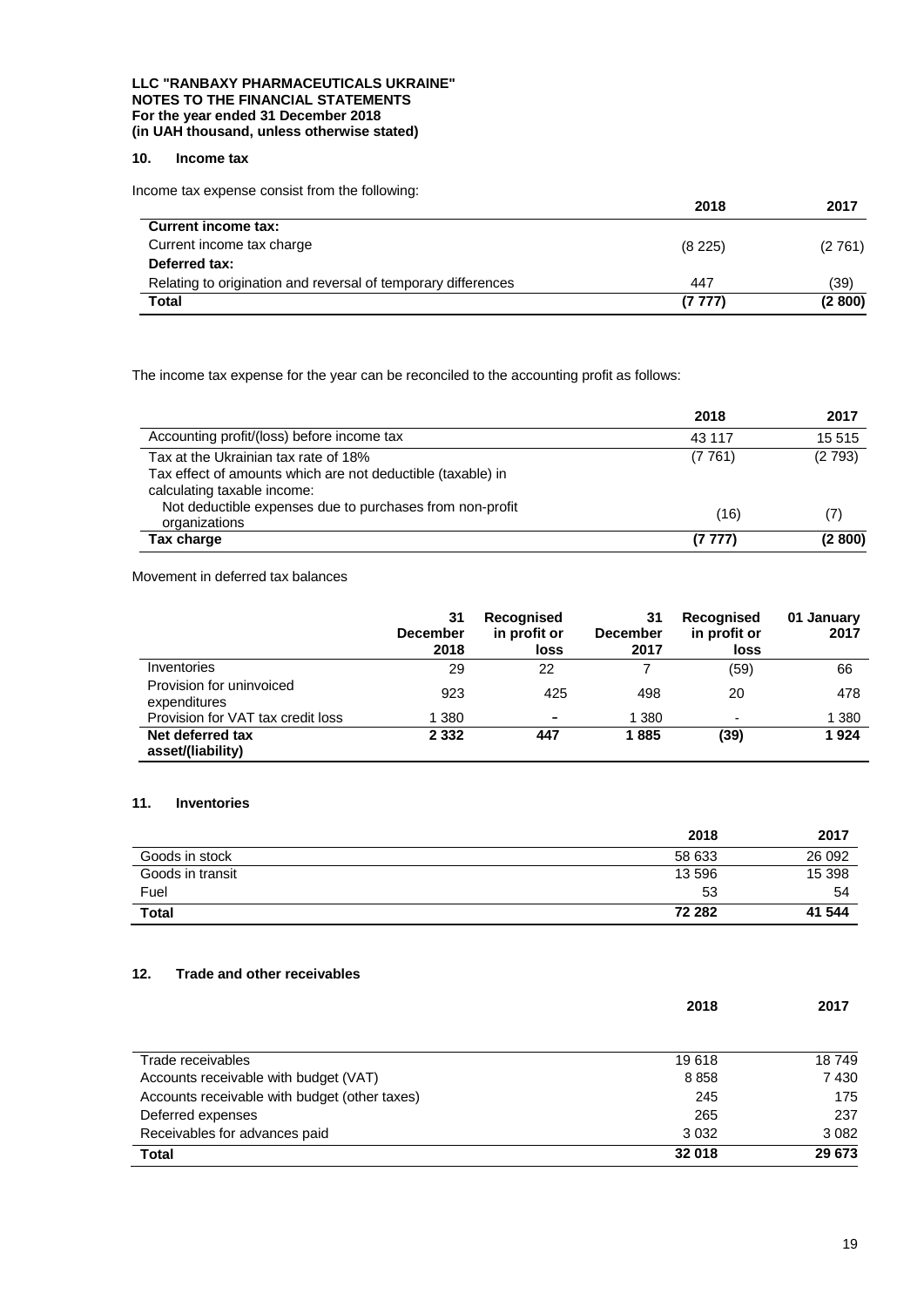The ageing analysis of trade receivables is as follows:

|                        | Total | <b>Neither past</b> |                          | Past due but not impaired |                          |
|------------------------|-------|---------------------|--------------------------|---------------------------|--------------------------|
|                        |       | due nor<br>impaired | $<$ 30 days              | 31-90 davs                | > 90 davs                |
| As at 31 December 2018 | 19618 | 19618               | $\overline{\phantom{0}}$ | $\overline{\phantom{0}}$  | $\overline{\phantom{0}}$ |
| As at 31 December 2017 | 18749 | 18 749              | $\overline{\phantom{0}}$ | $\overline{\phantom{0}}$  |                          |

# <span id="page-19-0"></span>**13. Cash and short-term deposits**

As at December 31, cash and equivalents were presented as follows:

|                     | 2018    | 2017    |
|---------------------|---------|---------|
| Cash at bank        | 327     | 6 1 2 2 |
| Short-term deposits | 23 400  | 4 500   |
| <b>Total</b>        | 23 7 27 | 10 622  |

Short-term deposits in "Credit Agricole Bank" are made for varying periods of between one day and three months, depending on the immediate cash requirements of the Company, and earned interest in amount UAH 1 996 thousand for 2018 at the respective short-term deposits rates – 9 % (2017: UAH 414 thousand).

Information on available cash of currencies is provided in Note 24.

## <span id="page-19-1"></span>**14. Authorized capital**

Registered share capital of the Company as of 31 December 2018 and 31 December 2017 year totalled UAH 39 950 thousand. Participants of the Company in the reporting and the previous period were:

| <b>Shareholder</b>              | The size of the<br>share.<br><b>In UAH</b> | The size of the<br>share,% |
|---------------------------------|--------------------------------------------|----------------------------|
| Sun Pharma (Netherlands) BV     | 39 550 500                                 | 99%                        |
| Ranbaxy Holdings (UK) Limited   | 399 500                                    | $1\%$                      |
| <b>Total authorized capital</b> | 39 950 000                                 | 100%                       |

At the end of the reporting period, capital was paid in full.

## <span id="page-19-2"></span>**15. Trade and other payables**

|                           | 2018    | 2017    |
|---------------------------|---------|---------|
|                           |         |         |
| Trade payables            | 21 0 65 | 12 309  |
| Other current liabilities | 102     |         |
| <b>Total</b>              | 21 167  | 12 3 17 |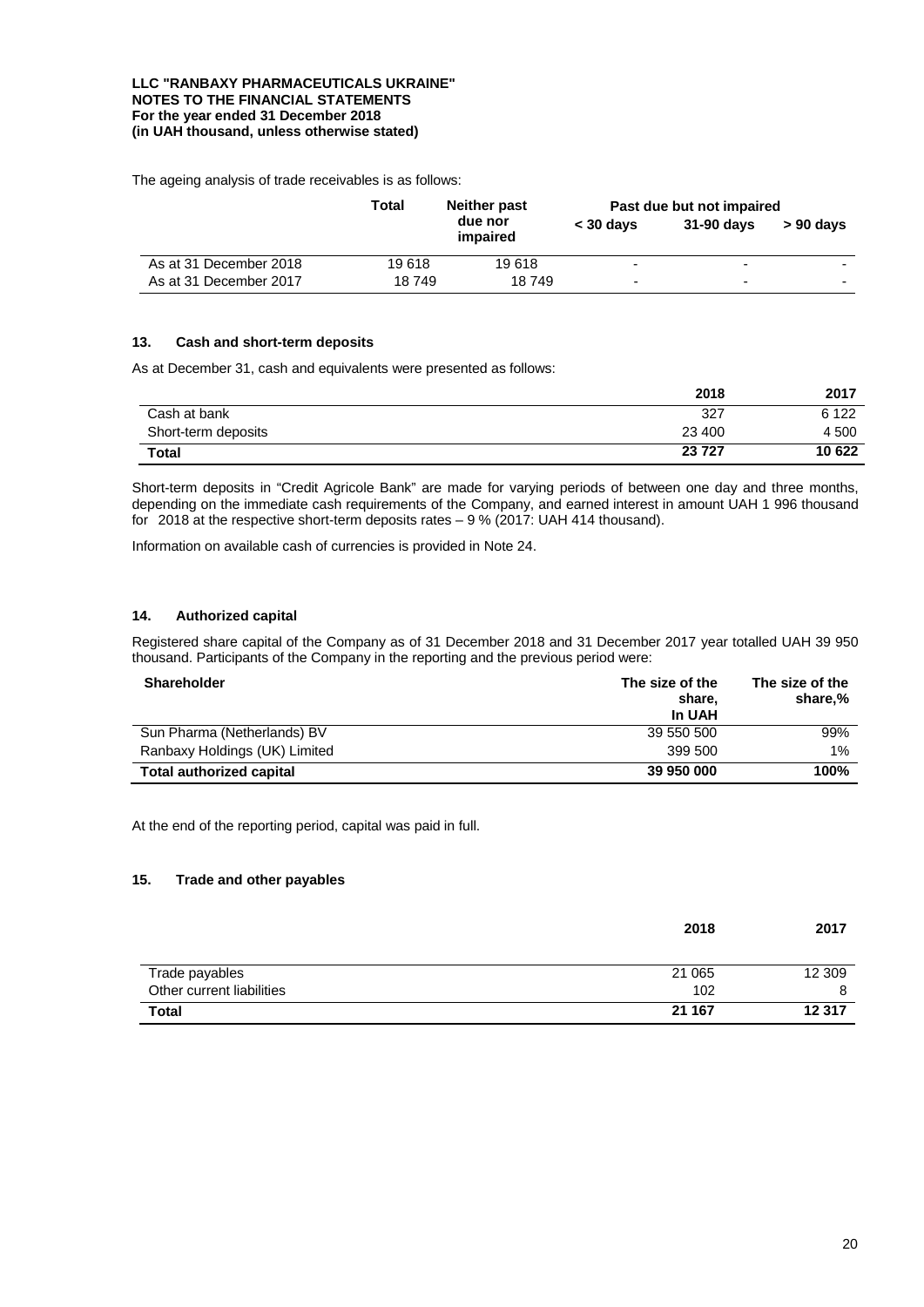# <span id="page-20-0"></span>**16. Provision of current costs**

|                                            | 2018    |         |  | 2017 |
|--------------------------------------------|---------|---------|--|------|
| Maintenance personnel expenses             | 6 179   | 5 5 8 3 |  |      |
| Provision for uninvoiced expenditures      | 4 9 5 9 | 2 7 0 5 |  |      |
| Ensuring when returning goods to the buyer | 173     | 61      |  |      |
| Provision for VAT tax credit loss          | 7667    | 7 667   |  |      |
| Total                                      | 18 978  | 16 016  |  |      |

Changes of current provisions for the year ended are presented in table below:

|                                                              | 31<br><b>December</b><br>2018 | <b>Reversed</b><br>during<br>reporting<br>period | 31<br><b>December</b><br>2017 | <b>Reversed</b><br>during<br>reporting<br>period | January<br>2017 |
|--------------------------------------------------------------|-------------------------------|--------------------------------------------------|-------------------------------|--------------------------------------------------|-----------------|
| Maintenance<br>personnel<br>expenses                         | 6 1 7 9                       | 596                                              | 5 5 8 3                       | 246                                              | 5 3 3 7         |
| Provision for<br>uninvoiced<br>expenditures<br>Ensuring when | 4 9 5 9                       | 2 2 5 4                                          | 2 7 0 5                       | 55                                               | 2650            |
| returning goods to<br>the buyer<br>Provision for VAT         | 173                           | 112                                              | 61                            | 53                                               | 8               |
| tax credit loss                                              | 7667                          | ٠                                                | 7667                          | $\overline{\phantom{a}}$                         | 7667            |
| <b>Provision of</b><br>current costs                         | 18 978                        | 2962                                             | 16 016                        | 354                                              | 15 662          |

# <span id="page-20-1"></span>**17. Revenue from sales**

|                                             | 2018    | 2017    |
|---------------------------------------------|---------|---------|
| Proceeds from sales of medicines in Ukraine | 353 554 | 298 479 |
| Total                                       | 353 554 | 298 479 |

## <span id="page-20-2"></span>**18. Administrative expenses**

<span id="page-20-3"></span>

|                                                               | 2018     | 2017     |
|---------------------------------------------------------------|----------|----------|
| Costs of administrative staff                                 | (13 390) | (14 156) |
| Charges for salaries                                          | (1265)   | (1 237)  |
| Operating lease and car maintenance                           | (2044)   | (2015)   |
| <b>Banking services</b>                                       | (339)    | (438)    |
| Rent and service office                                       | (4506)   | (4 856)  |
| Information and consulting services, including audit services | (1483)   | (1082)   |
| Provision for legal services (Note 23)                        |          | (817)    |
| The costs of servicing computer systems                       | (613)    | (615)    |
| Other administrative expenses                                 | (1064)   | (1 152)  |
| <b>Total</b>                                                  | (24 704) | (26 368) |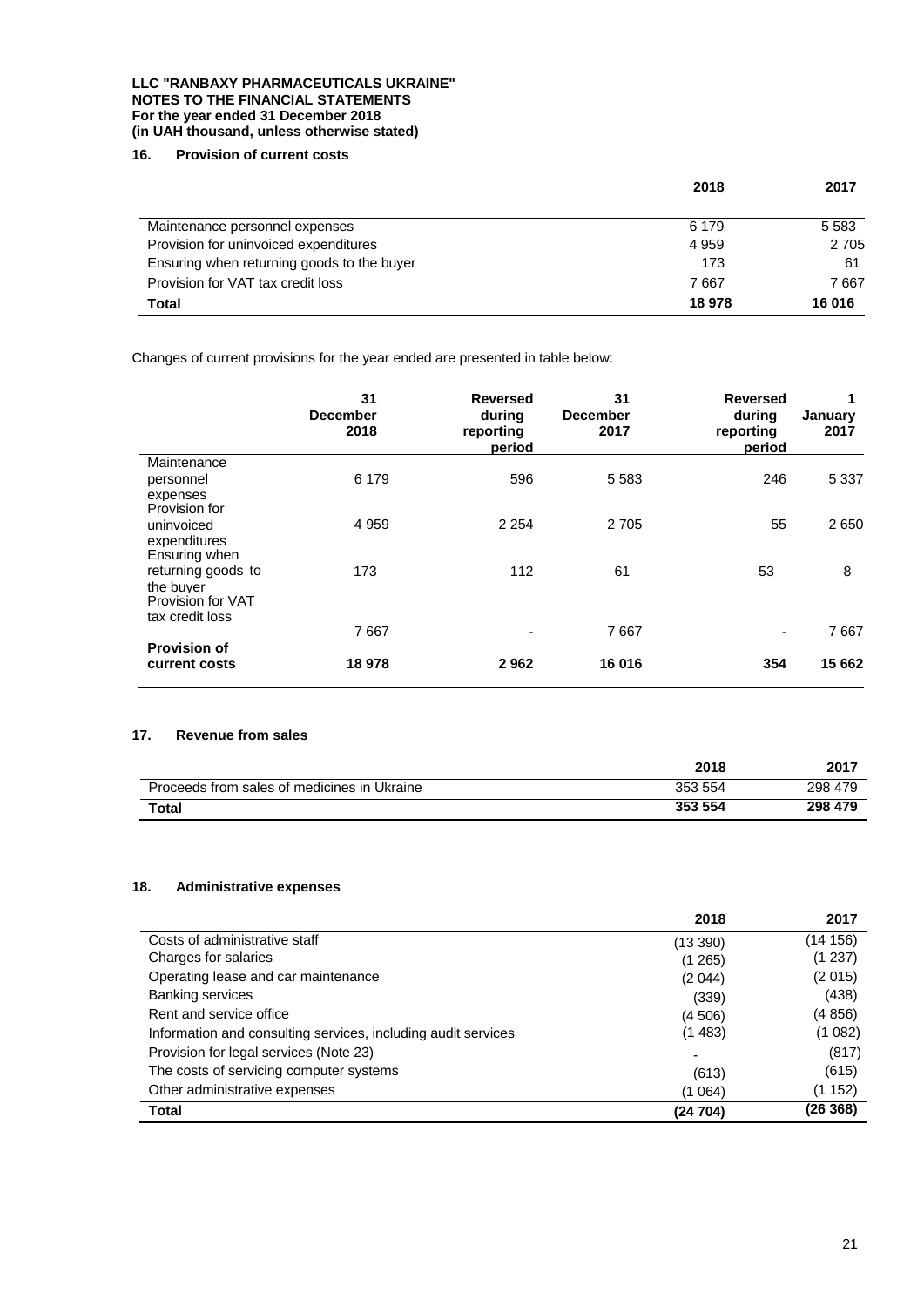# **19. Distribution costs**

|                                                       | 2018      | 2017      |
|-------------------------------------------------------|-----------|-----------|
| Rental of warehouse and storage services              | (6601)    | (6190)    |
| Personnel expenses marketing and sales                | (38617)   | (37666)   |
| Charges for salaries                                  | (7455)    | (7116)    |
| Expenditure on advertising and promotion of medicines | (45703)   | (35 429)  |
| Operating lease and car maintenance                   | (16060)   | (15827)   |
| Quality control                                       | (1700)    | (961)     |
| Other distribution expenses                           | (2 142)   | (3004)    |
| <b>Total</b>                                          | (118 278) | (106 193) |

## <span id="page-21-0"></span>**20. Other operative income**

|                                      | 2018                     | 2017  |
|--------------------------------------|--------------------------|-------|
| Write-off payables                   | $\overline{\phantom{a}}$ | 19714 |
| The amount of insurance compensation | 31                       | 48    |
| Other income                         | 75                       | 86    |
| <b>Total</b>                         | 106                      | 19848 |

Write-off payables was made in amount UAH 19 714 thousand with related party to cover losses from exchange rate differences in the period of fluctuations of foreign currencies to hryvna and to maintain the profitability of the Company (2016: UAH 55 771 thousand).

## <span id="page-21-1"></span>**21. Other operative expenses**

|                                                        | 2018   | 2017   |
|--------------------------------------------------------|--------|--------|
| The financial result from purchase and sale of foreign | (516)  | (159)  |
| currency                                               |        |        |
| The financial result in the exchange rate differences  | (740)  | (2973) |
| Taxes                                                  | (1758) | (1611) |
| Other expenses                                         | (528)  | (297)  |
| <b>Total</b>                                           | (3542) | (5040) |

# <span id="page-21-2"></span>**22. Related party transactions**

In these financial statements are considered to parties, one of which controls the company or controlled by it, or together with the organization are the subject of joint control.

Related parties may enter into transactions that were not carried out would be between unrelated parties, the prices and terms of such transactions may differ from the agreements and conditions between unrelated parties.

Related parties include:

- Shareholders;
- Key management personnel and close members of their families;
	- Companies that are controlled or are experiencing significant influence of shareholders.

Transactions with related parties for the year ended December 31, balance and corresponding calculations are as follows:

Purchases from related parties were as follows:

|                                                                                            | 2018     | 2017     |
|--------------------------------------------------------------------------------------------|----------|----------|
| <b>Purchases from related parties</b>                                                      |          |          |
| Companies that are controlled or are experiencing significant<br>influence of shareholders | (186341) | (129810) |
| Total                                                                                      | (186341) | (129810) |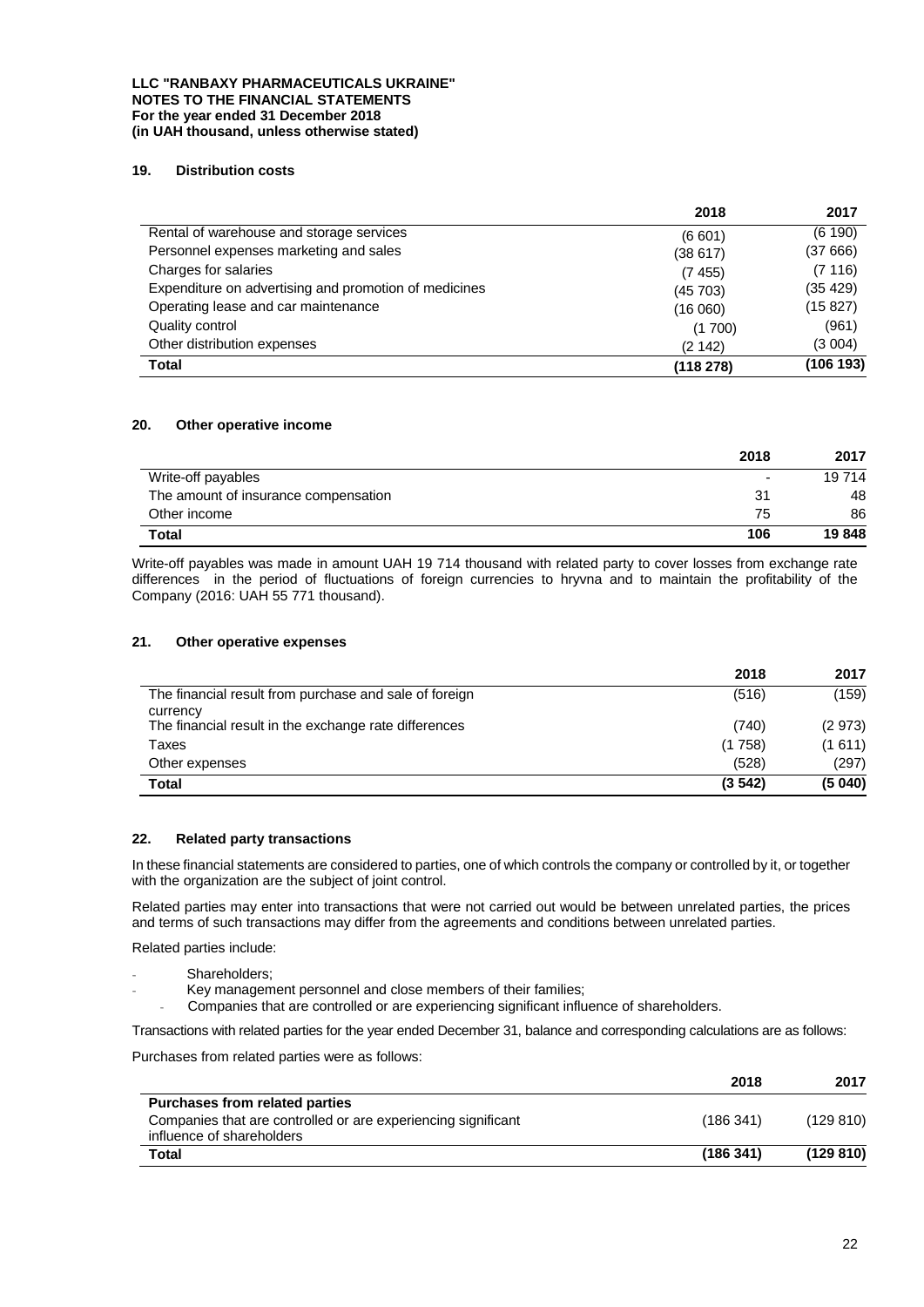Write-off payables from related parties were as follows:

|                                                               | 2018 | 2017   |
|---------------------------------------------------------------|------|--------|
| Write-off payables from related parties                       |      |        |
| Companies that are controlled or are experiencing significant |      | 19 714 |
| influence of shareholders                                     |      |        |
| <b>Total</b>                                                  |      | 19714  |
|                                                               |      |        |

Amounts owed to related parties were as follows:

|                                                                                 | As at 31.12.2018 | As at<br>31.12.2017 |
|---------------------------------------------------------------------------------|------------------|---------------------|
| Trade payables<br>Companies that are controlled or are experiencing significant | 19641            | 10 660              |
| influence of shareholders<br>Total                                              | 19641            | 10 660              |

Compensation of key management personnel:

|                               | 2018    | 2017    |
|-------------------------------|---------|---------|
| Wages and salaries            | 5885    | 6 2 7 1 |
| Social security contributions | 147     | 109     |
| <b>Total</b>                  | 6 0 3 2 | 6 3 8 0 |

## <span id="page-22-0"></span>**23. Contractual and contingent liabilities**

The Ukrainian legislation related to taxation and regulation of the other aspects of the operating activity, including currency and customs control, continues to develop. A number of the adopted legal and normative acts is not always worded distinctly, and their interpretation depends on the position of the local, regional and central bodies of state power, and other state authorities. Frequently positions of different authorities on certain issues differ. The Company may conduct transactions on the terms that may be assessed as non-market by the tax bodies of Ukraine. Management believes that the Company adhered to all statutory regulations, and all taxes stipulated by legislation have been paid or accrued in full in the financial statements.

## **Capital commitments**

As at 31 December 2018 and 31 December 2017 the Company did not have commitments on acquisition of property, plant and equipment and intangible assets.

## **Operating leases**

The Company has entered into commercial property leases and vehicles leases. These leases have an average life of between three and five years with renewal option included in the contracts.

As of the date of the financial statements the Company had contractual obligations on operating leases, which were as follows:

|                                                | <b>Rental property</b> |         | <b>Transports rentals</b> |        |
|------------------------------------------------|------------------------|---------|---------------------------|--------|
|                                                | 2018                   | 2017    | 2018                      | 2017   |
| No later than 1 year                           | 3720                   | 4 5 6 6 | 11 576                    | 12827  |
| Later than 1 year and no later<br>than 5 years | 6 3 6 1                | 638     | 13 532                    | 26 182 |
| Total                                          | 10 081                 | 5 2 0 4 | 25 108                    | 39 009 |

## <span id="page-22-1"></span>**Unresolved litigation**

The Company has an unresolved case of illegal write-off of funds from the special account in the system of electronic reimbursement of VAT for the total amount of UAH 7 667 thousand. There were no expected changes in the tax legislation in 2018. The Company believes that a positive settlement of the claim to Tax Administration and reimbursement of funds are hardly probable.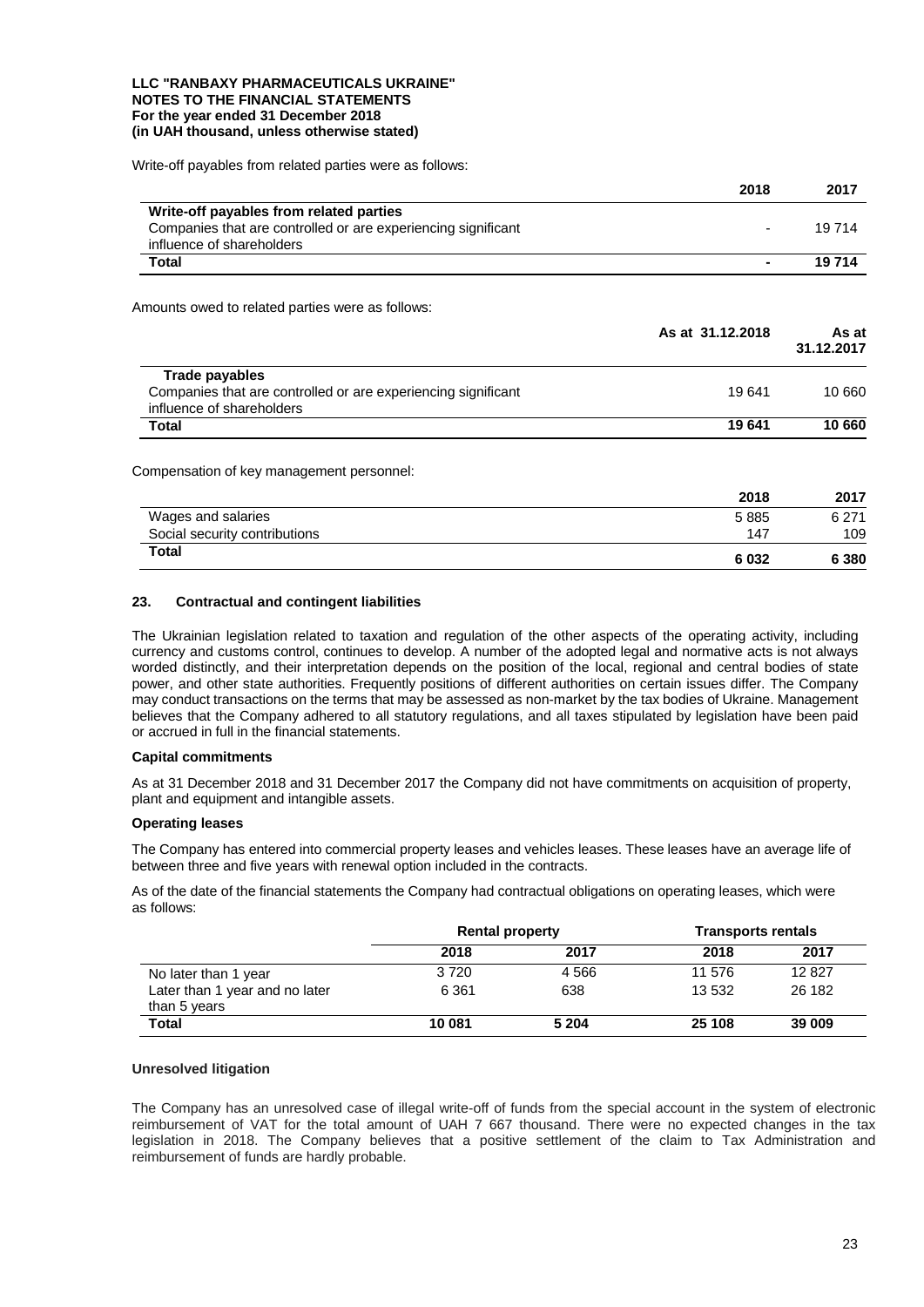# **24. Financial risk management**

Company may occur to the following risks associated with the use of financial instruments:

- Credit risk
- Liquidity risk
- Market risk

In this note disclosed information about each of these risks, the Company's objectives, policies and methods of assessing and managing the risks. Additional information revealed through the financial statements.

## **Credit risk**

Credit risk - the risk that counterparty will default its obligations under a financial instrument or customer contract, leading to a financial loss. Financial instruments, which potentially can lead to concentrations of credit risk consist primarily of cash, the loans and receivables.

Credit risk arising from normal business activities of the Company, is controlled by each operating unit during the execution of the Company approved procedures for evaluating the reliability and solvency of each counterparty, including the collection. Monitoring of credit risk is done at the level of the Company in accordance with established guidelines and measurement methods in order to identify and monitor risks associated with contractors.

Some of the most of counterparties Company sells products in terms of delay. All customers to which Company sells its products in terms of delay, necessarily tested for their ability to pay.

The maximum exposure of credit risk is equal the carrying amounts of trade and other receivables (Note 12).

As at 31 December 2018 trade receivables from two buyers of the Company are considered: the debt of first buyer in the amount of UAH 11 540 thousand, which is 59% of the total trade receivables and the debt of the second buyer in the amount of UAH 8 078 thousand, which is 41% of the total trade receivables. As at 31 December 2017 receivables of the Company's 2 buyers comprise: receivables of the first buyer in the amount of 12 613 thousand UAH, making 67% of the total amount of trade receivables, and the receivables of the second buyer in the amount of 6 136 thousand UAH, making 33% of the total amount of trade receivables.

# **Liquidity risk**

The following table details the Company's contractual maturity of its financial liabilities. The tables below have been drawn up based on the undiscounted contractual maturities including interest that will be accrued.

|                        | Total   | On<br>demand | <b>Less</b><br>than3 month | $3 - 12$<br>month        | 1-5 years |
|------------------------|---------|--------------|----------------------------|--------------------------|-----------|
| Trade payables:        |         |              |                            |                          |           |
| As at 31 December 2018 | 21 0 65 | 1425         | 19641                      | -                        |           |
| As at 31 December 2017 | 12 309  | 1649         | 10 660                     | $\overline{\phantom{0}}$ |           |
|                        | 58 938  | 4687         | 33 218                     |                          | ۰         |

## **Currency risk**

The sensitivity to the change in USD of the profit before tax as at 31 December 2018:

|                                         | <b>Amount of</b><br>financial<br>instrument | Increase (decrease)<br>in exchange rate, % | <b>Effect on profit</b><br>before tax |
|-----------------------------------------|---------------------------------------------|--------------------------------------------|---------------------------------------|
| Trade payables                          | (13, 806)                                   | $+15$                                      | (2071)                                |
|                                         |                                             | -5                                         | 690                                   |
| Cash and cash equivalents               | 164                                         | $+15$                                      | 25                                    |
|                                         |                                             | -5                                         | (8)                                   |
| Total effect of change in exchange rate | (13642)                                     | $+10$                                      | (2046)                                |
|                                         |                                             | -5                                         | 682                                   |